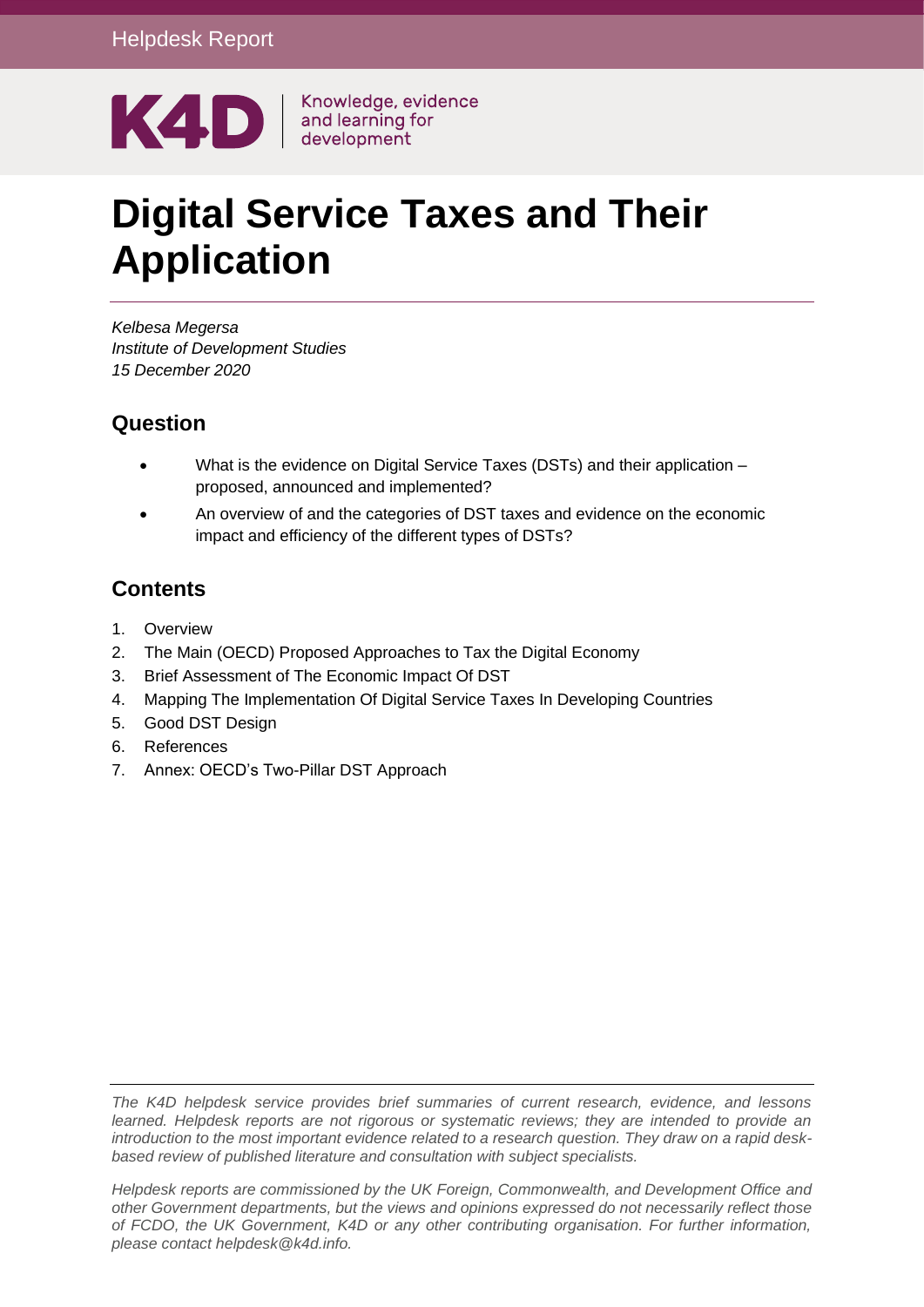# <span id="page-1-0"></span>**1. Overview**

**For many developing economies that have seen a rise in e-commerce activity within their borders, and a decline in income from traditional industries as a result of COVID-19, the digital economy offers a potentially unexploited source of tax revenue.** In this regard, the Organisation for Economic Co-operation and Development (OECD) has ongoing work on potential approaches to taxing digital services (see Section 2.2 and Annex). OECD's work will provide much-needed clarification on the introduction of a digital tax. As a result, more developing countries may soon begin adopting some sort of digital tax.

**The nature and scope of economic activities which may be considered subject to the Digital Services Tax (DST) may vary from country to country, and may even include companies which do not particularly find themselves to be engaged in digital services or e-commerce activities.** It will, therefore, be necessary for businesses operating in multiple jurisdictions across developing countries to keep up with the changes in digital taxes and in particular, to pay close attention to whether their activities will lead to tax liability (Mekgoe and Hassam, 2020).

**Before implementing a DST scheme, developing countries are advised to perform an indepth cost-benefit analysis** and due considerations, such as the impact of consumption-based taxation (e.g. a value-added tax(VAT)) on remote sales (Bunn et al., 2020).<sup>1</sup>

**Some developing (and several developed) countries have already unilaterally implemented a "provisional" DST system.** That is, before the conclusion of the ongoing OECD's multilateral negotiations on DSTs that involves over 130 countries (Asen, 2020).<sup>2</sup> Other developing countries are on the process of implementing DST or have simply announced that they will implement a DST soon. Although most of the countries so far actively working on DST (i.e. be it at an implementation or simply announcement phase) are rich countries, a growing list of developing countries (mainly middle income) are joining the process. Some examples include the following:

• **Malaysia** introduced a DST on digital services (i.e. a service tax of 6% on services that are delivered or subscribed over the internet or electronic networks) since the beginning of 2020. Malaysia charges the service tax on foreign suppliers of digital services to Malaysia-based customers. Information on the impact of the DST is limited due to the recent introduction of the tax. However, it is estimated that the country aims to collect about RM300 million (over USD 70 million) in 2020. Some estimates on the full revenue potential of the DST have put the figure around RM2.4 billion (over USD 590 million) in digital tax revenue.

<sup>1</sup> Some of the implications (e.g. costs and challenges) linked to DST have been provided in Section 3 of the report. In addition, some attributes of a good DST system (i.e. which minimize adverse implications) have been provided in section 5.

<sup>2</sup> Approximately half of all European OECD countries have either announced, proposed or implemented a DST on large digital companies' selected gross revenue streams. Similarly, UK's Finance Bill 2020, which includes a DST legislation, has received an ascent and DST is retroactively effective as of 1 April 2020. However, the United States has responded with retaliatory threats to the introduction of DST in European countries because it believes that these taxes primarily affect U.S. businesses and are thus perceived as discriminatory (Asen, 2020). These development exemplify some of the challenges facing the worldwide adoption of DSTs.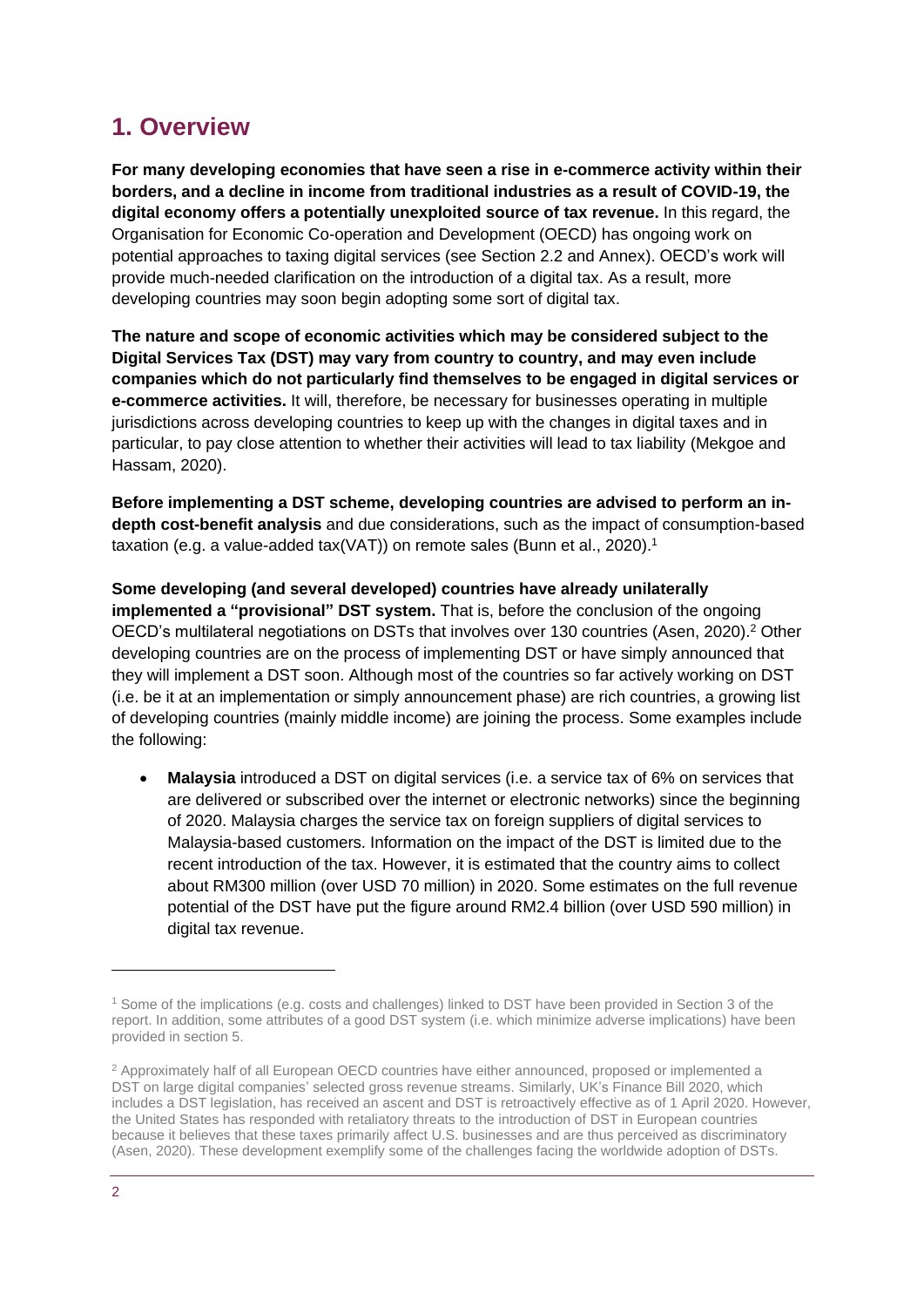- **Indonesia** introduced a DST system (i.e. VAT at a rate of 10% on digital services supplied by non-residents) since August 2020. The effectiveness of the DST has yet to be determined given its recency. However, it was reported that the new DST VAT rules resulted in USD 20.9 million being collected in the first three months of the DST's implementation.
- **Kenya** has proposed a DST (i.e. a service tax of 1.5% on the gross transactional value of digital services) which will be effective as from January 2021. Although there are projections that the DST will generate more tax revenue for the government, there are also indications that it will entail some challenges and costs. Particularly, there are worries about i) consumers paying more for digital services, ii) businesses in the digital sector might disproportionately absorb the cost, iii) compliance or tax enforcement challenges, and iv) challenges on imposing penal measures for non-residents.
- **Nigeria** has proposed a DST, but it has not yet implemented it nor given any clear timeline for implementation. There are indications that it will be a 30% service charge that is included in gross income for corporate income tax (CIT). There are also hints that the DST will entail compliance and enforcement challenges, among other issues.
- **Argentina** had introduced a DST system (i.e. a VAT on digital services) in June 2018. The rate was expanded up to 30 percent in 2020. Argentina's approach to the DST is different from OECD's guidelines – since the liability is on the local payment provider instead of a non-resident digital services supplier.
- **Chile** introduced a DST (as a 19 % VAT on the provision of digital services) applicable to services such as Amazon, Netflix, AirBnB, and Spotify since June 2020. Some forecasts show that the country expects to gather around USD 2.2 billion as tax revenue from the DST. However, the DST has already led to a considerable rise in prices of digital services faced by Chilean consumers.

However, it is also important to mention that the literature on DST (particularly academic research) is very limited – although growing. The evidence base around the economic impacts (on consumers, businesses, and government revenue) is particularly scarce. This is partly due to the quite recent nature of DST implementation. The evidence is even scarcer for developing countries – especially low-income countries where the use of digital services is still comparatively low. Due to these limitations, this rapid evidence review looks at different types of available literature – including reports and blogs issued by international financial institutions and development agencies.

The rest of the report is structured as follows. Section 2 looks at key proposed approaches to tax the digital economy, i.e. OECD's multilateral DST proposal. Among other issues, this discusses the different "pillars" of the OECD proposal – whose details are given in the Annex section of this report. The Annex also features the digital services that will be affected by DST such as automated digital services, professional services, and consumer-facing digital businesses. Section 3 provides a very brief account of the economic impact of DST. Specifically, the gains in tax revenue to governments, the implications to tax compliance costs, and other challenges (such as the impact on investment, innovation, and economic growth; issues of over-taxation; implications to the welfare and economic incidence of taxation on consumers and businesses). Section 4 provides a brief mapping of the implementation of digital service taxes in developing countries. It particularly gathers the experience of DSTs in developing countries (mainly middleincome economies) in Asia, Africa, and Latin America. Although there is a growing discussion and plan about the adoption of DST, few countries have so far explicitly announced the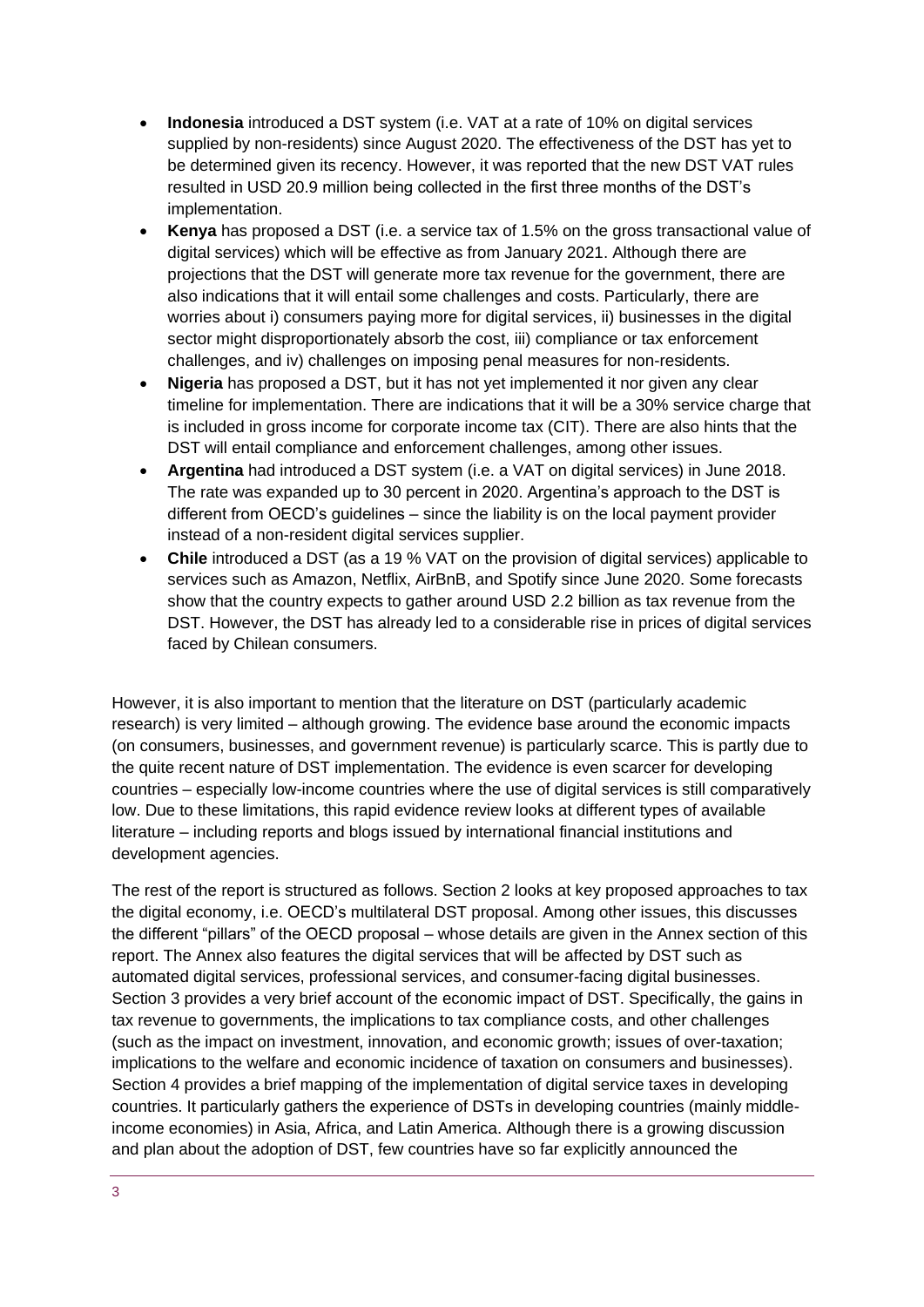introduction of DST and fewer have moved on to introduce it. While assessing country experiences on DST, Section 4 provides a brief description of each DST system, type/categories of taxes involved, and about the economic impact of the DST. Section 5 provides a brief account or attributes of a "good" DST system.

# <span id="page-3-0"></span>**2. The Main (OECD) Proposed Approaches to Tax the Digital Economy**

### **2.1 Current state of affairs: COVID-19 and Digital Services Tax (DST)**

**As the COVID-19 pandemic is disrupting economies around the world**, businesses are finding it difficult to contain losses and avoid cutting jobs in traditional industries such as mining and manufacturing. Normally, the **economic slowdown transforms into declining tax revenue** for tax authorities around the world, which is likely to lead the tax authorities to look at **other sources of tax collection such as DST**. This revenue problem will be magnified in developing countries (particularly low-income ones) since most of them have commodity-based economies that rely on high commodity prices – which tend to slump due to low demand in times of crisis (Mekgoe and Hassam, 2020).

**Conversely, it appears that the e-commerce or digital services sector has largely escaped unharmed from COVID-19's adverse economic shocks.** Not only has the sector survived through the restrictive measures put in place by different governments to contain the spread of COVID-19, but it **appears to be even thriving in the current adverse circumstances**. In general, companies operating in the digital economy, including new entrants to the market, have reported a surge in earnings and in some cases, have had to hire additional staff to meet an unparalleled increase in demand for their goods and services. **Because of this, the digital economy is expected to gain the focus of many revenue authorities in developing countries – i.e. as an unexploited source of tax revenue** (Mekgoe and Hassam, 2020).

### **2.2 The OECD proposed approaches to DST**

**Concerns have been raised over the last few years that the current international tax system does not properly capture the digitalisation of many services and economies.** Multinational businesses generally pay corporate income tax under current international tax rules where production occurs rather than where their consumers are located. Some, however, still argue that companies that derive income from users abroad through the digital economy (i.e. without a physical presence) should not be subject to corporate income tax in the foreign country where the users of their digital services are located (Asen, 2020).

**The OECD has been organising negotiations with over 130 countries to update the international tax system to address these concerns. The current proposal would require multinational businesses (e.g. based in advanced economies like the US) to pay some of their income taxes where their consumers or users are located (e.g. in developing**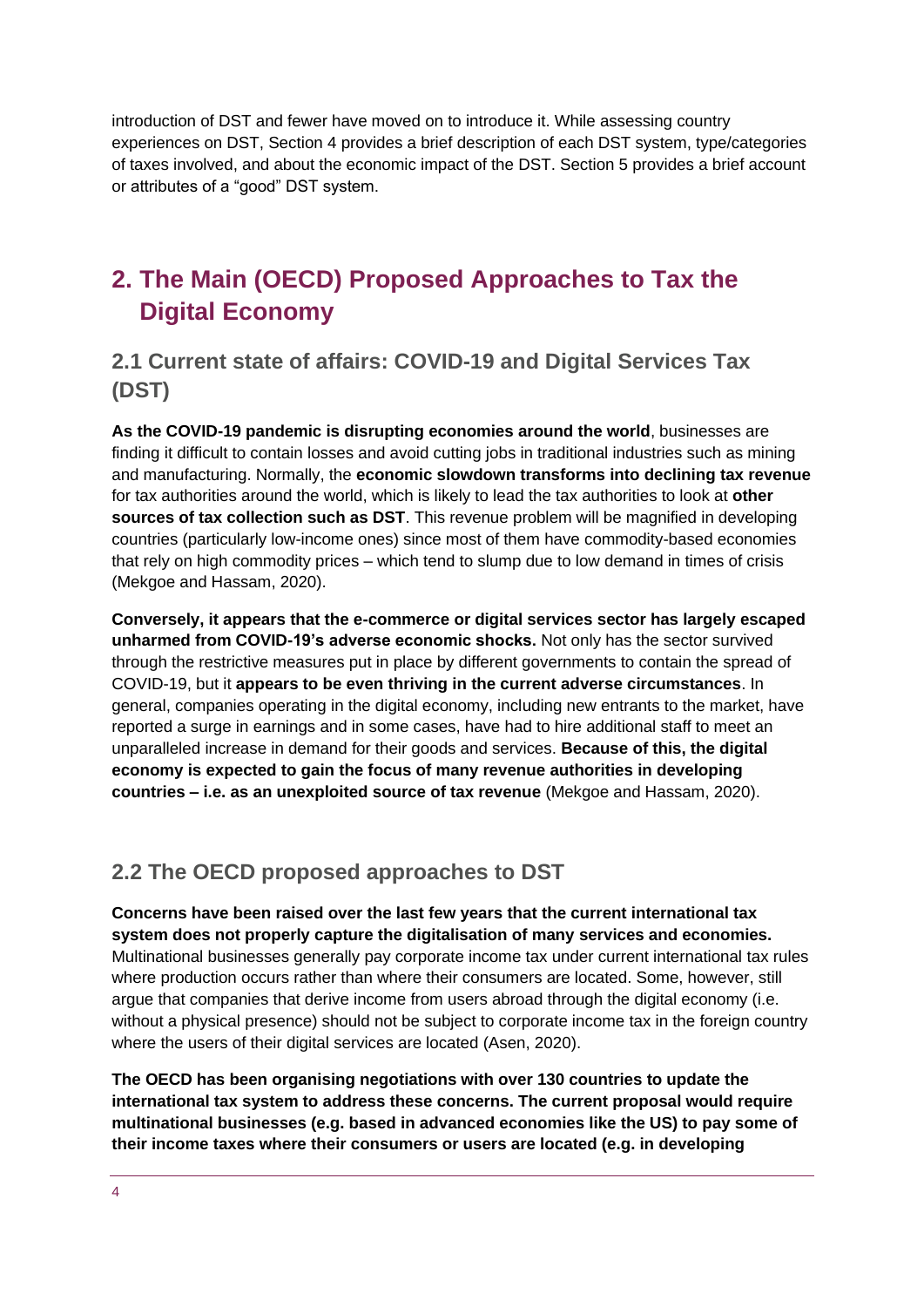**economies).** According to the OECD, a multilateral agreement on DST could possibly be realised in 2021 (Asen, 2020).

In a recent report, OECD (2020) issued its report on "Action 1" of the Base Erosion and Profit Shifting (BEPS) project which tackles the taxation of digital services. 3 In this report, **the OECD concluded that the digital economy does not engender exceptional BEPS issues even though some of its important elements may heighten BEPS risks**. In order to address any potential BEPS risks from digital transactions, the report recommended that the rules on permanent establishments, transfer pricing and controlled foreign companies should be reinforced. Following the publication of the "Action 1" report, the OECD attempted to find consensus-based answers to the problems of the digital economy. In this respect, a "twopillar" approach was developed by the OECD (Mekgoe and Hassam, 2020; OECD, 2020a):

**An outline of a unified DST approach/architecture has been endorsed by the "OECD Inclusive Framework".** This is meant to serve as the basis for negotiation on DST and a consensus-based solution (see Annex). OECD's unified approach is intended to adapt the existing taxation rights of countries – so as to consider new business models and reallocate taxation rights for the benefit of user countries of digital services (Deloitte, 2020; OECD, 2020a).

**The OECD recognises that political differences and technical challenges do remain.**  Nevertheless, countries participating in the OECD/G20 Inclusive Framework have reaffirmed their commitment to achieving a multilateral solution by the end of 2020 (Deloitte, 2020; OECD, 2020a).

**The OECD proposals encompass some complex areas that require further work.** Some of these complications appear where i) the sale to the market of tangible goods may or may not give rise to an active non-physical (digital) presence and ii) the tax threshold may vary depending on the size of the market. In addition, according to the degree of digitalisation of the enterprise, the amount of residual profit to be apportioned to market countries may be weighted. These concepts are likely to be difficult to implement in practice and may contradict the desire for simplicity (Deloitte, 2020).

Deloitte (2020) noted, however, that businesses would be happy to see that i) double taxation get eliminated; ii) compulsory mechanisms for dispute resolution become more prominent; and iii) compliance processes getting simplified, including a central filing option (such as a one-stopshop). Crucially, any new taxing right will be 'ring-fenced' so as not to have consequences for other taxes that are already in place – such as VAT or customs duties (Deloitte, 2020).

Note: Details of the OECD DST proposal are given in the [Annex section, a](#page-23-0)t the end of the report.

<sup>3</sup> <http://www.oecd.org/tax/beps/statement-by-the-oecd-g20-inclusive-framework-on-beps-january-2020.pdf>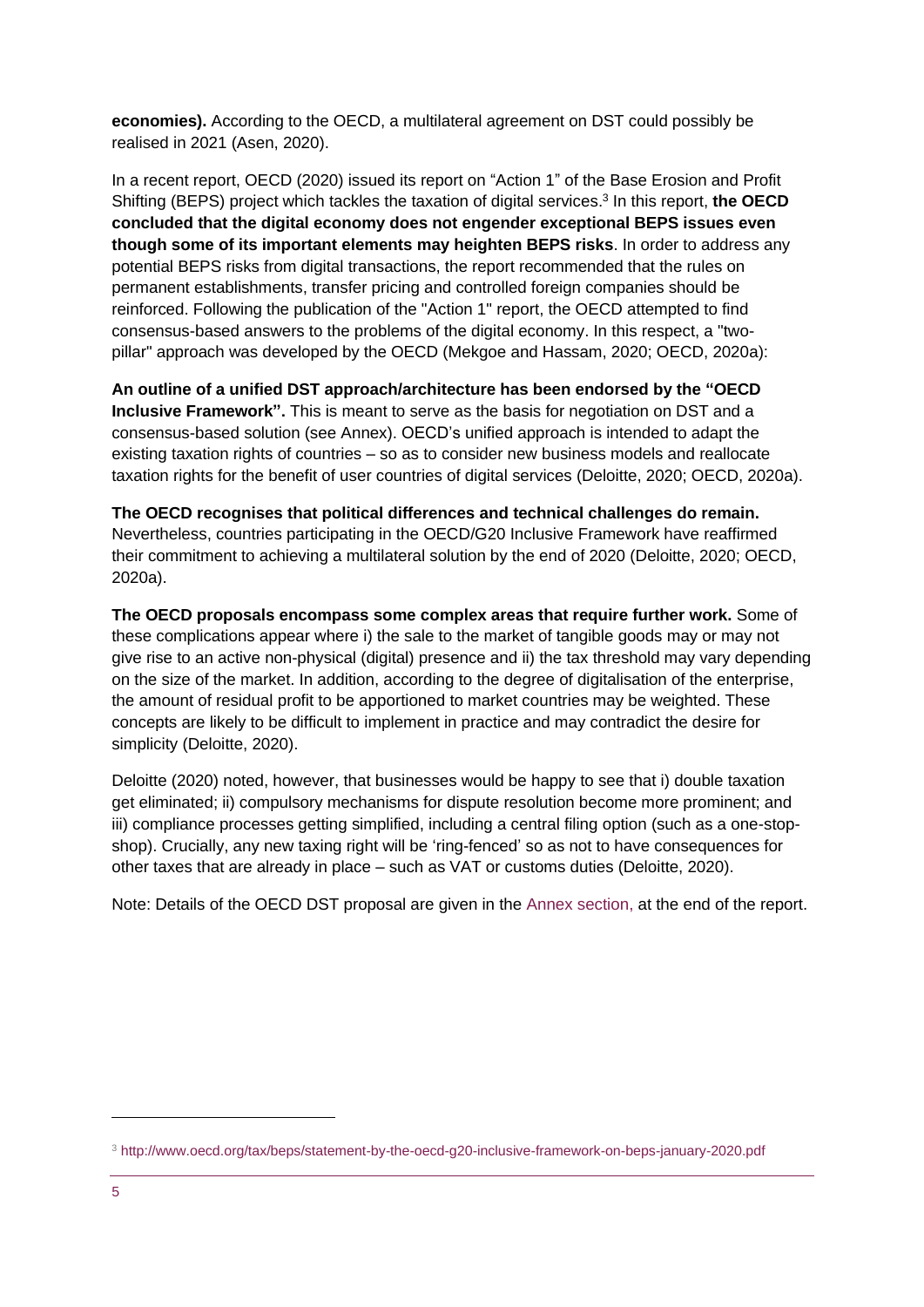# <span id="page-5-0"></span>**3. Brief Assessment of The Economic Impact Of DST**

There is a limited evidence base on the economic impact of DST from developing countries because most of them have not yet implemented DST. Further, the few middle-income countries that have DST in place have done so only recently (see Section 4). Some of the key economic impacts witnessed from the DSTs that have been implemented (e.g. new VAT on international digital services) in some high- and middle-income countries/regions include the following:

### **Gains in Tax Revenue:**

- The European Union's VAT revenues collected from VAT on cross-border digital sales climbed from €3 billion (USD 3.4 billion) in 2015 to over €4.5 billion (USD 5 billion) in 2018 (Bunn et al., 2020; OECD, 2020b).
- Similarly, Australia reported AUD 348 million (USD 242 million) of new DST revenues in 2017 – which was gathered from the adoption of OECD standards on online sales of digital services and digital products (Bunn et al., 2020; OECD, 2020b).

### **Implications to Tax Compliance Costs:**

- **The existence of DST could make foreign companies face big problems in complying with different and evolving requirements in each of the countries where they have digital sales.** It can be extremely costly, and possibly prohibitive, to meet the reporting requirements. Even if only the software requirements and the continuous updates required were to be taken into account, the operating costs rise substantially with each country in which they have sales (Bunn et al., 2020; Bulusu and Ali, 2020).<sup>4</sup>
- **Due to e-invoicing regulations, retailers could face considerable obstacles. This is due to the large number of transactions they handle every day.** The regulations require businesses to send sales invoice data directly to the tax authorities, often in realtime (i.e. on or near the time) of the transaction (Bulusu and Ali, 2020).
- **An interim DST tax measure** (as several countries are already doing, i.e. before the resolution on the multilateral OECD DST scheme) **may also result in substantial enforcement and administrative costs that may be disproportionate to the amount of tax generated under the DST**, especially if the measure is intended to be temporary. The taxing jurisdiction may also encounter obstacles in auditing and checking the authenticity of the returns submitted and payments made by non-residents (OECD, 2018; Kofler and Sinnig, 2019).
- **Moreover, taxes (DST or otherwise), once implemented, are always difficult to abolish.** Thus, considering the time that might be required to create and enforce an interim DST measure, it might become questionable to implement a whole new set of rules (with all the relevant administrative processes that are necessary) that may apply only for a limited period of time (OECD, 2018; Kofler and Sinnig, 2019).

<sup>4</sup> More than 80 countries have already implemented requirements for companies to use e-invoicing for reporting taxes on business transactions (Bunn et al., 2020).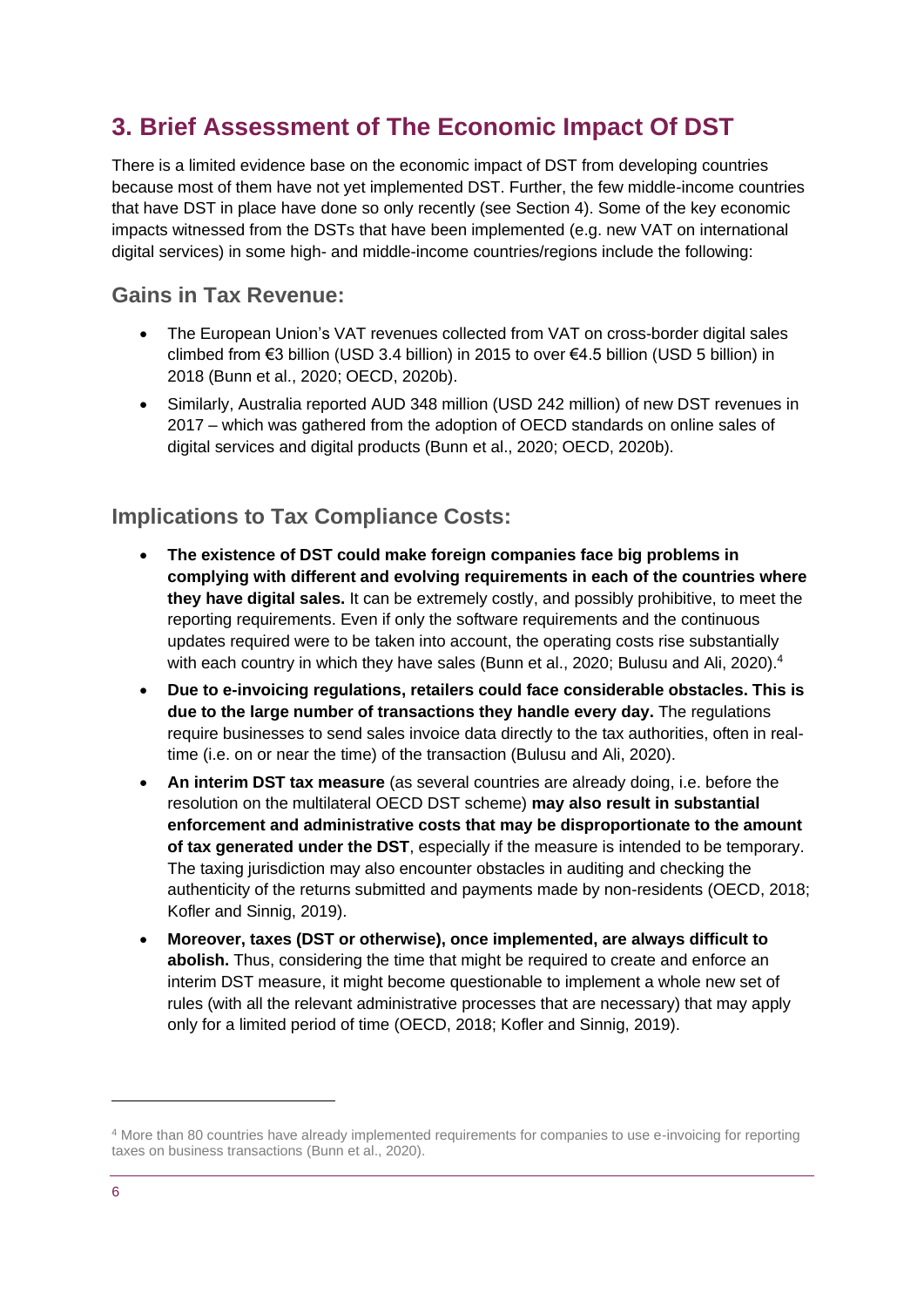### **Other challenges:**

**It is difficult to impose local rules on companies that are based abroad, particularly if there is no cooperation agreement between the countries concerned.** The supplier of the digital services does not file in the country of destination if its sales surpass the threshold to escape additional enforcement obligations, and the country of origin of the supplier has no motivation to ensure that the sales regime is enforced correctly. Conversely, many tax authorities do not have the ability to deal with the number of transactions to be checked (Bunn et al., 2020).

OECD (2018) also noted that the "tax challenge" posed by "digitalisation" relates to the manner in which certain businesses can now engage extensively in the economic life of a tax jurisdiction with little or no taxable presence. Some of the main risks and threats relate to the adverse economic effects of "equalisation taxes" (OECD, 2018; Kofler and Sinnig, 2019).

- **Effect on investment, innovation, and growth:** Any tax on the provision of particular services is likely to raise the cost of capital and reduce the incentive to invest with a detrimental impact on growth. Furthermore, a gross tax only applicable to digitised industries would risk decreasing investment in innovation for those companies that are subject to or indirectly affected by the tax and thus could effectively penalise start-ups and other rising firms with losses or reduced profitability (OECD, 2018; Kofler and Sinnig, 2019).
- **Possibility for over-taxation:** In order to comply with its international commitments, a country may be expected to apply DST tax to both citizens and non-residents, and to restrict any credit system against other taxes that may raise the issue of over-taxation, e.g. where payments are subject to both corporate and equalisation taxes (OECD, 2018; Kofler and Sinnig, 2019).
- **Effect on welfare:** A DST, depending on how it is implemented, could be similar to an input tax, which means that it is likely to distort the choices made by companies on inputs. Thus, it could distort the production (of digital service) and likely lead to a negative effect on the overall welfare of the economy and on its productivity (OECD, 2018; Kofler and Sinnig, 2019).
- **Possible economic incidence of taxation on businesses and consumers:** Depending on the price sensitivities of the seller and the buyer of digital services and the market structure, the incidence of taxes could be entirely or partially passed on to local customers in the form of higher prices for digital services (OECD, 2018; Kofler and Sinnig, 2019).

Therefore, the DST/VAT treatment of some digital services could considerably raise prices for certain services – depending on the level of tax (Bunn et al., 2020). For instance:

- Chileans have started paying significantly more for video streaming services starting in June 2020, when the government's 19 percent VAT began to apply to such digital services (Azzopardi, 2020; Taxlinked, 2020). See also Section 4.2.2.
- Mexican streaming customers also faced 16 percent VAT on streaming services since June 2020 (Bunn et al., 2020; Taxlinked, 2020; Mialik, 2020). See also Section 4.2.2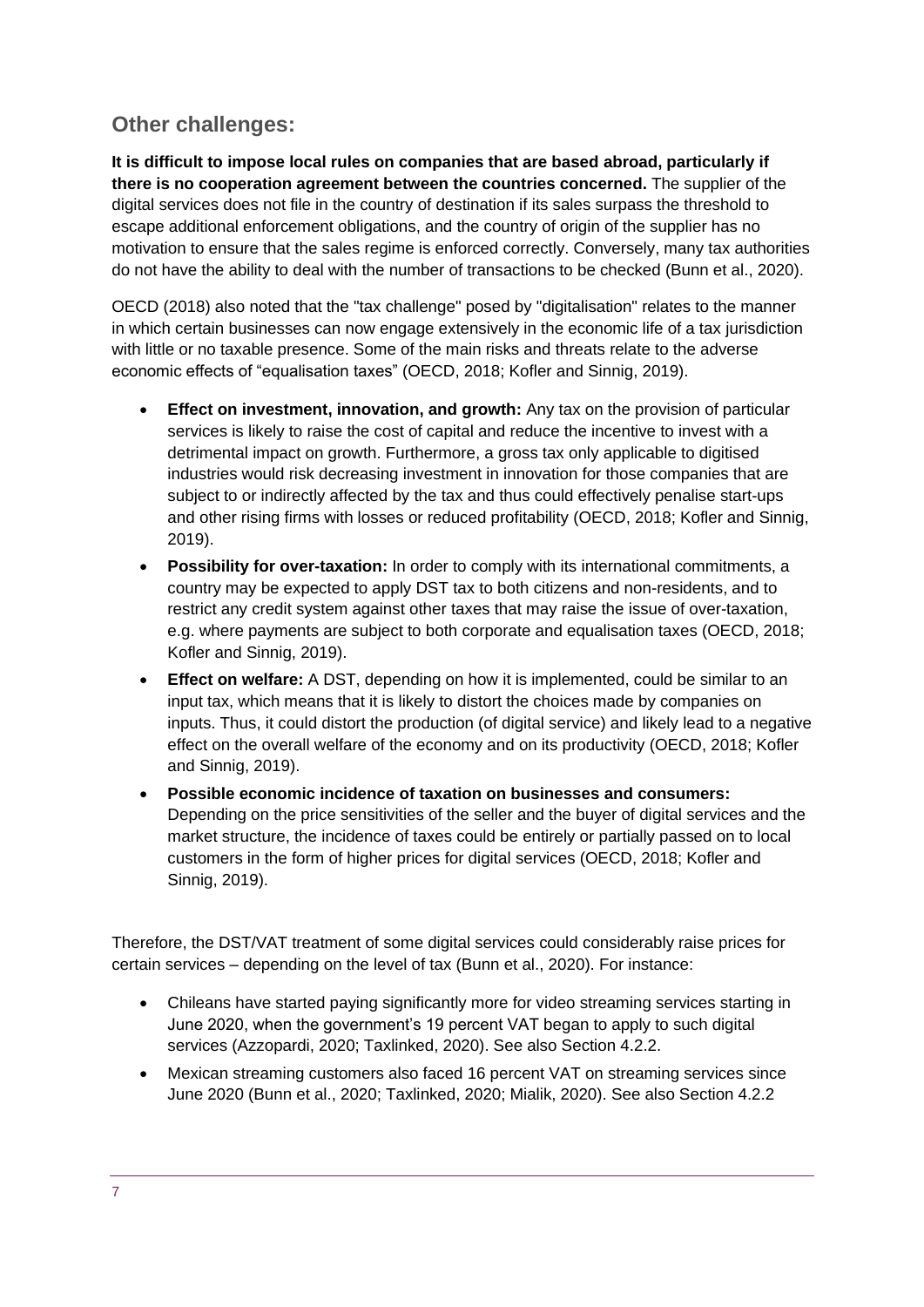Finally (and importantly), VAT collected from cross-border digital transactions still represent less than 0.5 percent of total VAT revenue in many countries.

- For instance, the European Union's total VAT revenue was €1,135 billion (USD1,271 billion) in 2018 (Eurostat, 2020). Consequently, VAT revenue raised from these measures only represented well below 0.5 percent of the total VAT raised in the EU – considering the €4.5 billion (USD 5 billion) in VAT revenues from cross-border digital sales in the same year (Bunn et al., 2020b).
- Similarly, Australia's Goods and Services Tax (GST) revenue from online digital sales represented 0.5 percent of the total VAT collection (Bunn et al., 2020; OECD, 2020c).
- **Nonetheless, as e-commerce continues to expand, so will VAT revenues from cross-border digital transactions.** This will expand the VAT base and could enable governments to lower the DST tax rates – while still enabling them to raise an equivalent amount of revenue in the long term (Bunn et al., 2020).

# <span id="page-7-0"></span>**4. Mapping The Implementation Of Digital Service Taxes In Developing Countries**

**Although a growing number of developing countries are extending the scope of their indirect taxes (e.g. VAT) to digital services, most have not introduced direct tax provisions.** In view of the inevitable emphasis of developing country tax authorities on the digital economy (which, in part, is accelerated by COVID-19), it is now necessary to reflect on developments in digital services taxes across developing countries – with a specific focus on direct taxes. That is, some form of direct digital services tax that applies to non-residents with no physical presence in their respective countries (Mekgoe and Hassam, 2020).

**A major reason cited by some developing-country governments for failing to introduce unilateral tax solutions is that they are waiting for the finalisation of work on the digital economy.** The OECD initially intended to finalise the work on the first and second "pillars" (see Annex section) by the end of 2020. It is unlikely that this deadline can still be met, considering the COVID-19 limitations in effect around the world (Mekgoe and Hassam, 2020). A more (likely) deadline is now somewhere in 2021 (Asen, 2020).

**Extended delays in the completion of OECD's multilateral DST proposal may encourage more developing countries to introduce unilateral DST instruments to tax the digital economy** – as various governments may fear a loss of potential revenue. This would be particularly true given the rise in profits generated by digital service-oriented companies during the COVID-19 pandemic (Mekgoe and Hassam, 2020). 5

<sup>5</sup> The African Tax Administration Forum (ATAF) has recently also started developing a "suggested approach to drafting Digital Services Tax" that will be used member countries as a toolkit for developing digital services tax laws. This is an indication that this topic is now a priority for most tax authorities in Africa (Mekgoe and Hassam, 2020).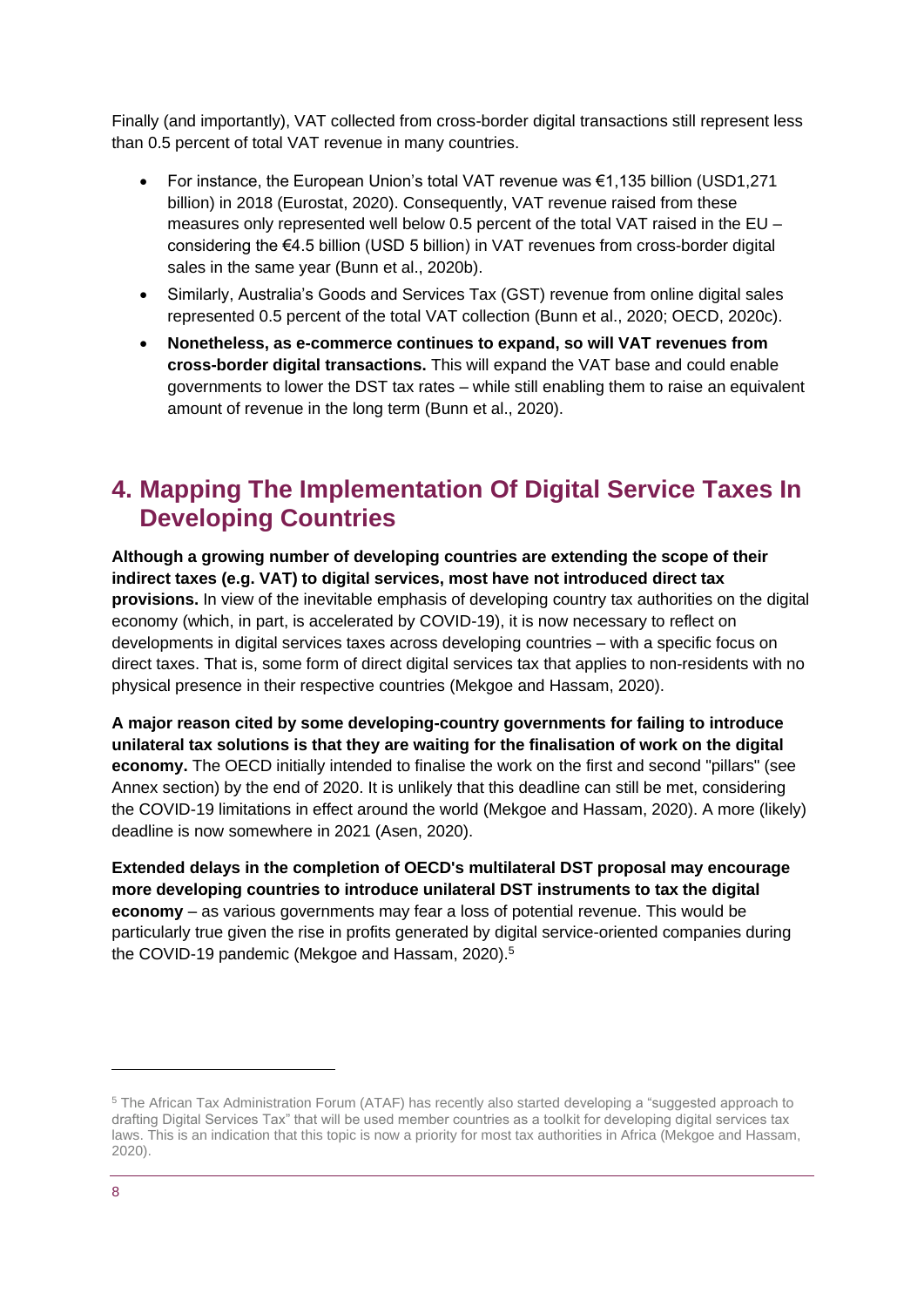Some of the notable digital services tax laws from developing countries in Asia and Africa that have been proposed, announced/being-implemented or already implemented are summarised below:

### **4.1 Countries Where DST is Being Implemented (or Proposed and On-process)**

**4.1.1 Asia**

### **Malaysia:**

#### *DST Implementation*

- **Effective date:** 1 January 2020
- **Rate:** 6%
- **Threshold:** If the value of the services provided reaches the threshold of RM 500,000 (approximately USD 120,000) for a period of 12 months, the foreign supplier is required to register to collect and remit 6 percent of Malaysia's service tax on sales to Malaysian customers. The presence of a threshold means that sales to customers based in Malaysia would have to be recognised and controlled (Taxamo, 2020a).

#### *Description of the DST and Tax Categories*

Malaysia announced the implementation of a tax on imported digital services in its budget for 2019. International service providers will be required to register and remit relevant service taxes to Malaysian customs for imported online services by users effective 1 January 2020. These imported digital services must be subject to a tax rate of 6% on sales to customers in Malaysia (Taxamo, 2020b).

Malaysia's DST describes "digital services" as any service that is provided or subscribed over the Internet or any other electronic network and that cannot be obtained without the use of information technology (e.g. web platform) and where the delivery of the service is essentially automated (Taxamo, 2020a).

Malaysia is the second Southeast Asian country, after Singapore, to expand its tax rules to cover digital supplies by foreign suppliers. Both tax jurisdictions are now in the process of adopting new regulations at the same time. This extension of Malaysia's service tax is identical to the Singapore Goods and Services Tax (GST) which was extended on 1 January 2020. In Malaysia, the broad purpose of this (digital) service tax extension is to level the playing field for local digital services providers to compete equally with foreign firms (Taxamo, 2020a).

#### *Economic Impact of the DST (Intended/Realised)*

Malaysia expects to actually raise RM300 million in 2020 from the 6 percent digital service tax imposed by international providers, which came into effect on 1 January this year. As for the full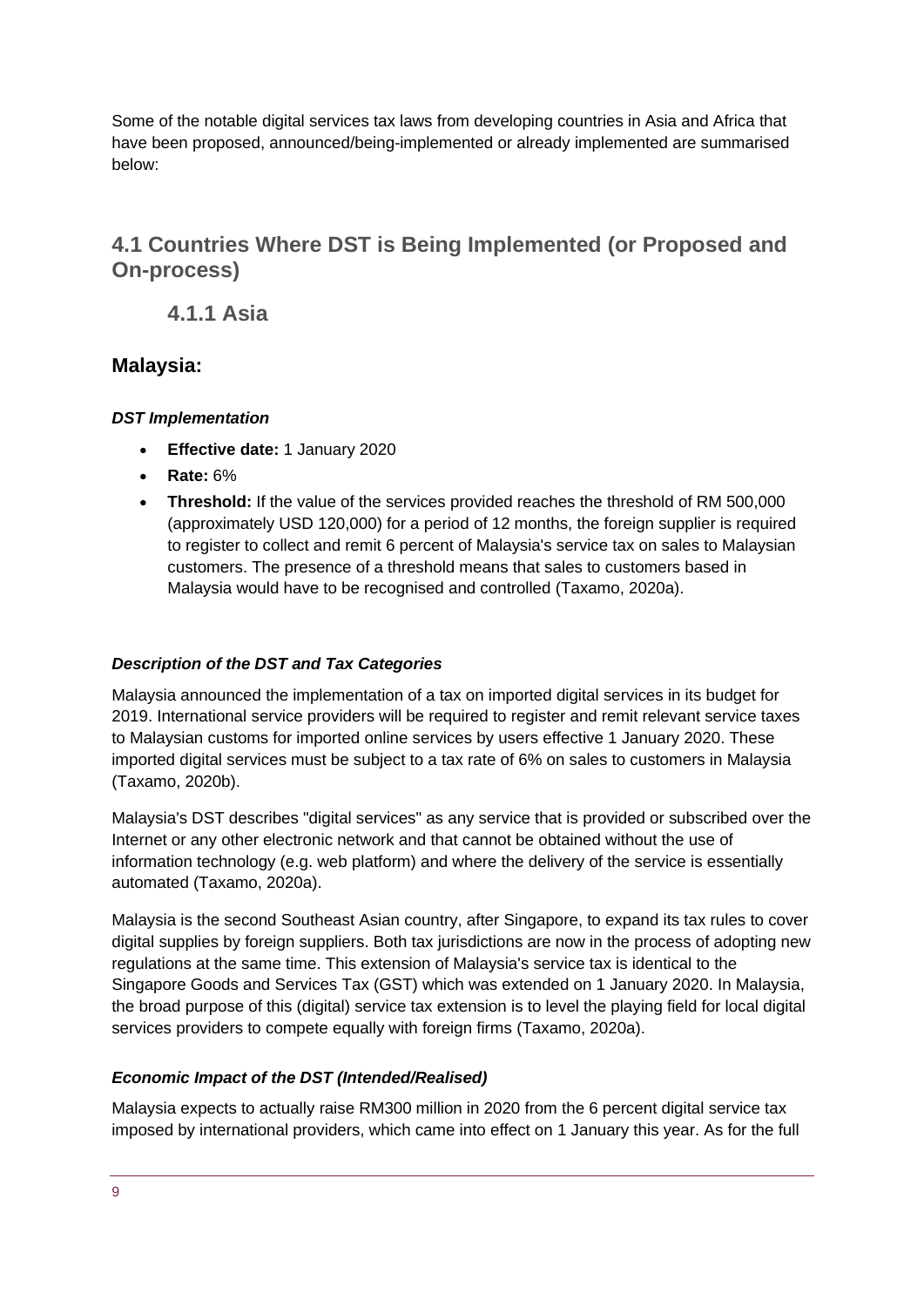revenue potential of the DST, some preliminary estimates indicate that the 6% tax rate on the DST could theoretically produce about RM2.4 billion in digital tax revenue based on the Malaysian Department of Statistics survey of Malaysia's RM398 billion in e-commerce revenue in 2015 (Malaysian Reserve, 2020).

There were a total of 248 foreign digital service providers registered for tax purposes, as of end July 2020. Some major digital service providers included Netflix Inc, Spotify AB, Google LLC and Airbnb Inc. There have been arrangements on special treatment for the importation of taxable services and digital services to ensure that the tax on services can be enforced smoothly (Malaysian Reserve, 2020). They include:

- Group relief facilities for business-to-business groups on the importation of qualifying taxable digital services from service providers that are businesses of the same group based abroad.
- Local service providers are also excluded from factoring in and paying digital service tax using the self-recipient form of accounting for the importation of taxable services in order to prevent double taxation.
- Local service providers in the business-to-consumer community could make refund claims from the Customs Department if they made any service tax payments to international service providers on the basis of the actual amount of service tax charged.
- Furthermore, the Customs Department issued a Guide to Foreign Service Providers (FSPs) containing frequently asked questions that can be accessed via the Malaysia Sales and Sales Tax Portal to assist FSPs in understanding and implementing digital service tax.

With the DST, Malaysia intended to update its tax laws and policies so as to ensure that its tax base adequately represents the size of transactions and income created by the digital economy. At the same time, it took care not to interfere with the development of the digital economy (World Bank, 2018).

Nevertheless, Malaysia currently has inadequate means of taxing cross-border transactions in the digital economy. In January 2018, Malaysia took a big step in addressing the issue of taxation of digital services by signing a multilateral convention to amend international tax laws. The World Bank (2018) noted that Malaysia has three options for taxing the digital economy:

- i) Expanding the tax base to businesses based outside the country
- ii) Levelling the playing field among domestic and foreign firms
- iii) Supporting mainstream taxation

#### **Indonesia:**

#### *DST Implementation*

• **Effective date: 1** August 2020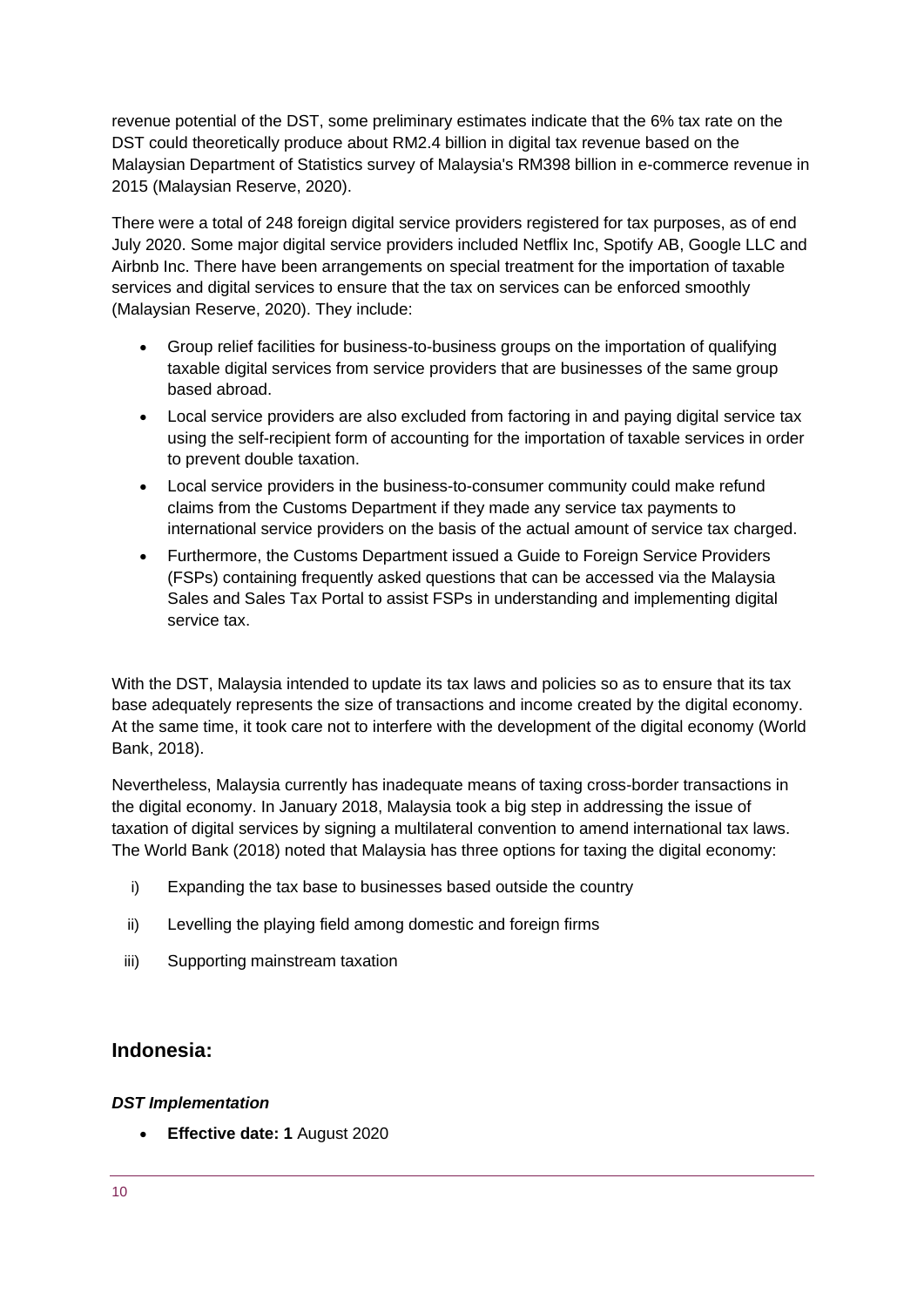- **Rate:** 10%
- **Threshold:** 
	- $\circ$  If the transaction value exceeds 600m Indonesian Rupiah (IDR) in a 12-month period – or if the monthly IDR 50m threshold is surpassed – then non-resident businesses that cross the threshold may voluntarily register for VAT purposes in Indonesia (Taxamo, 2020c).
	- $\circ$  As a secondary threshold level, the level of traffic is used in combination with the monetary threshold. The threshold is surpassed if the amount of traffic or access in Indonesia reaches 12,000 users per year or 1,000 users per month (Taxamo, 2020c).

#### *Description of the DST and Tax Categories*

The country's plan to enact VAT at a rate of 10% on digital services provided by non-residents became operational on 1 August 2020. Non-resident digital businesses with sales to Indonesian consumers are required to register, collect, and remit VAT on their sales in the country. The initial application date was 1 July 2020, but this was delayed by one month to 1 August (Taxamo, 2020b).

Indonesia's Directorate General of Taxes has appointed digital service providing companies to act as VAT collectors under its new VAT rules concerning the supply of digital services to consumers based in Indonesia (Taxamo, 2020c).

- Initially, on July 7 2020, six digital service provider companies were listed for the tax: Amazon Web Services Inc.; Google Asia Pacific Pte. Ltd.; Google Ireland Ltd.; Google LLC.; Netflix International B.V., and Spotify AB.
- A second wave of ten companies were added a month later, on 7 August 2020 including Facebook; Walt Disney Company (SE Asia); additional Amazon subsidiaries; Apple Distribution International Ltd, and TikTok.
- The third wave of additional companies, identified on 8 September 2020, include: LinkedIn Singapore Ltd; McAfee Ireland Ltd; Skype, Twitter, and Zoom.
- The fourth such list was published on 9 October 2020. The eight companies selected were: Alibaba Cloud (Singapore) Pte Ltd; GitHub, Inc.; Microsoft Corporation; Microsoft Regional Sales Pte. Ltd.; UCWeb Singapore Pte. Ltd.; To The New Pte. Ltd.; Coda Payments Pte. Ltd., and Nexmo Inc.
- A fifth round, included an additional 10 major companies, namely: Cleverbridge AG Corporation; Hewlett-Packard Enterprise USA; Softlayer Dutch Holdings BV (IBM); PT Bukalapak.com; PT Ecart Webportal Indonesia (Lazada); PT Fashion Eservices Indonesia (Zalora); PT Tokopedia; PT Global Digital Niaga (Blibli.com); Valve Corporation (Steam), and beIN Sports Asia Pte Limited.

Indonesia's Directorate General of Taxes explained that for marketplaces appointed tax collectors, VAT collection is only carried out on the sales of digital goods and services by foreign sellers which sell via the marketplace (Taxamo, 2020c).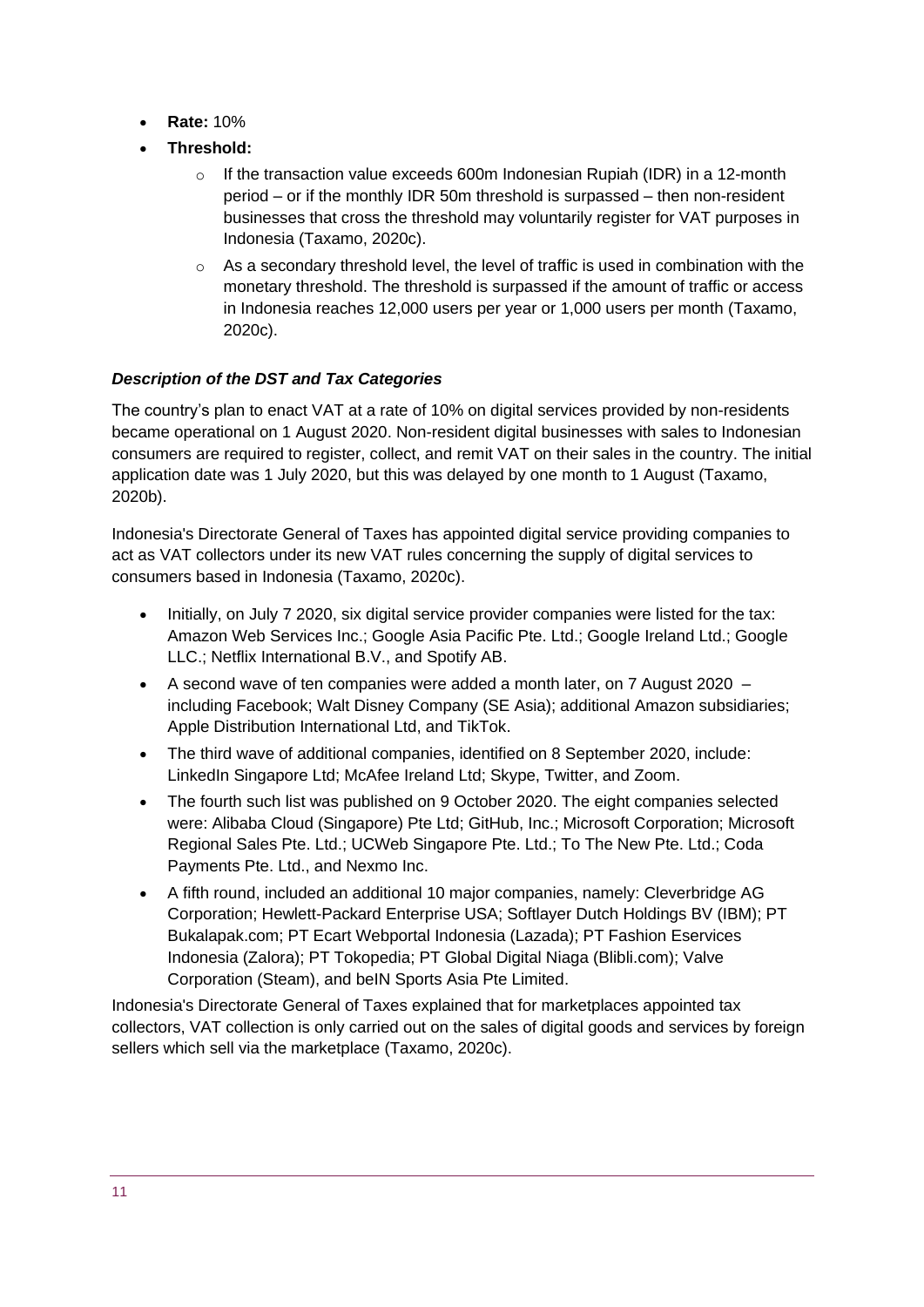#### *Economic Impact of the DST (Intended/Realised)*

Indonesian tax authorities disclosed that the introduction of these new VAT rules were able to bring in USD 20.9 million from nominated non-resident businesses in the first three months (August to October) of their implementation (Taxamo, 2020c; Jakarta Post, 2020). 6

#### **Vietnam:**

#### *DST Implementation*

- **Effective date:** initially planned for July 2020 (postponed to mid-2021)<sup>7</sup>
- **Rate:** 10%
- **Threshold:** N/A

#### *Description of the DST and Tax Categories*

Vietnamese tax authorities issued a new tax law charting the duty of overseas companies without an official presence in the country in October 2020. These companies have to pay 10 percent VAT from July 2020. Major foreign digital businesses targeted by the tax include Netflix, Alphabet (the parent company of Google), Facebook, Microsoft, and Alibaba Cloud. Other companies also include GitHub, UCWeb Singapore, Coda Payments, and Nexmo Inc (Taxamo, 2020d; KPMG, 2020).

The government is currently developing a new centralized IT platform to specifically deal with the collection of the new withholding tax regime on e-commerce/digital services (KPMG, 2020). That is, in a cross-border trade involving digital services, a 10% tax is withheld by the Vietnamese party to the contract. This is known as a 'Foreign Contractor Tax (FCT)', of which half is VAT (5%) and half is an income tax (5%) (Taxamo, 2020d). In the meantime, the Vietnamese Ministry of Information and Communications and the Ministry of Finance are in conjunction with adapting existing tax regulations towards the specific responsibility of cross-border digital service providers (VIR, 2020).

A new Vietnam law extended VAT to digital/online sales from foreign sellers. This was initially expected to come into effect in December 2020 (however, delays are possible).<sup>8</sup> The planned new digital tax collection mechanisms appear to be a mix of voluntary registration by foreign online sellers and VAT collection from financial intermediaries. The FCT, in this case, would be

<sup>6</sup> <https://www.thejakartapost.com/news/2020/11/24/indonesia-collects-20-9m-in-digital-tax-as-of-october.html>

<sup>&</sup>lt;sup>7</sup> A draft tax law in Vietnam that would have a significant effect on cross-border eCommerce (previously planned for 1 July 2020) is unlikely to be implemented any time soon. Back in June 2019, Vietnam adopted the 'Law on Tax Administration'. Contained within this regulatory update were plans for foreign eCommerce companies to register for Vietnam VAT purposes (Taxamo, 2020d). The initial timeline (effective date) for the tax was moved from July 2020 to mid-2021, partly due to interruptions caused by COVID-19.

<sup>&</sup>lt;sup>8</sup> This follows the publication of an extensive legislative Decree 126/2020/ND-CP (Taxamo, 2020d).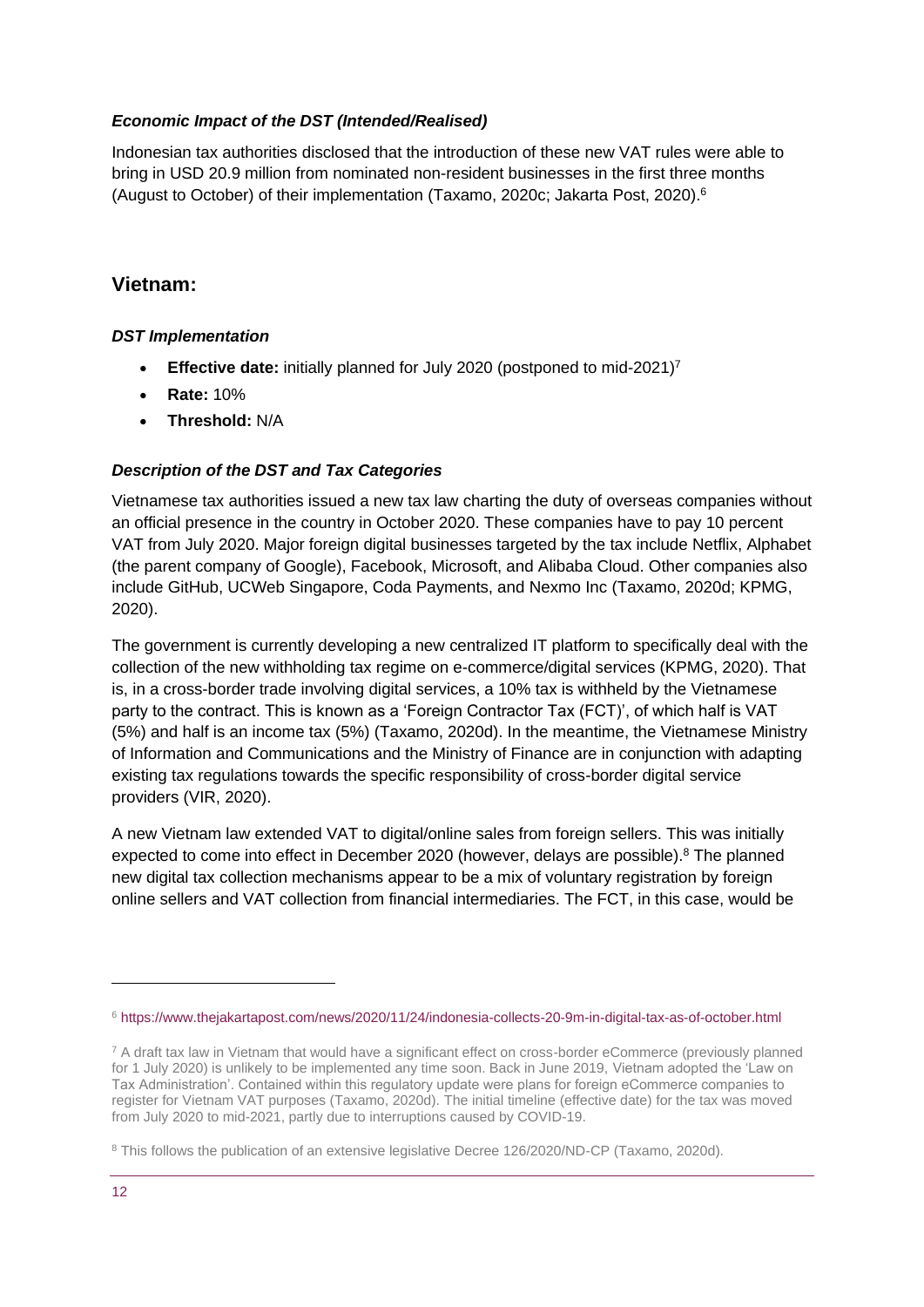replaced by VAT at a rate of 10% rather than the aforementioned split – i.e. 5% VAT and 5% income tax (Taxamo, 2020d).

The new tax decree allows for a framework for international digital service sellers to register with a local Vietnamese tax code and to voluntarily comply with domestic VAT obligations which they have not previously been able to comply with without the need for a physical presence in Vietnam. Voluntary enforcement and remittance is the ultimate goal here. Financial intermediaries will, conversely, be forced to withhold the VAT due on these digital service sales where foreign sellers do not register voluntarily (Taxamo, 2020d).

#### *Economic Impact of the DST (Intended/Realised)*

Vietnam's capacity to levy taxes on international digital platforms may soon get better due to OECD's new multilateral tax rules (see Section 2.2 and Annex), focusing on expanding the country's taxing rights under international laws (VIR, 2020).

It is estimated that "overseas over-the-top media service" (OTT) sites (such as Netflix, Amazon Prime, etc.) are serving about one million subscribers in Vietnam with total revenue of nearly VND1 trillion annually (about USD 43.5 million). Their operations in Vietnam have constantly improved over the years – for instance, Netflix in the first quarter of 2020 saw a 60 percent rise in subscribers year-on-year. Other international platforms such as Airbnb, Facebook, and Google are also being assessed (for digital services tax) by Vietnamese tax authorities. Facebook and Google occupy nearly 70 percent of Vietnamese advertising market share, with annual revenues of hundreds of millions of US dollars (VIR, 2020).

### **4.1.2 Africa**

#### **Kenya:**

#### *DST Implementation*

- **Effective date:** 1 January 2021
- **Rate:** 1.5%
- **Threshold:** None

#### *Description of the DST and Tax Categories*

Kenya is moving ahead with a unilateral tax on digital services  $-$  i.e. prior to the OECD and G20 consensus on a universally accepted framework for the taxation of the digital economy. Kenya first considered the taxation of income accrued in the digital sector in 2019, when the Finance Act 2019 ('FA 2019') amended the Income Tax Act to clearly allow for income received in the digital marketplace to be taxed on income. FA 2019 introduced the concept of a "digital marketplace" to mean a platform that allows direct interaction between buyers and sellers of goods and services via digital means. Afterwards, Kenya also enacted Finance Act 2020 ("FA 2020") which required DST to be payable on the gross value of a service contract. Although there was no definition of the gross value of the transaction. Another significant proposal on the gross value of the deal is that it would not contain VAT (Hira et al., 2020).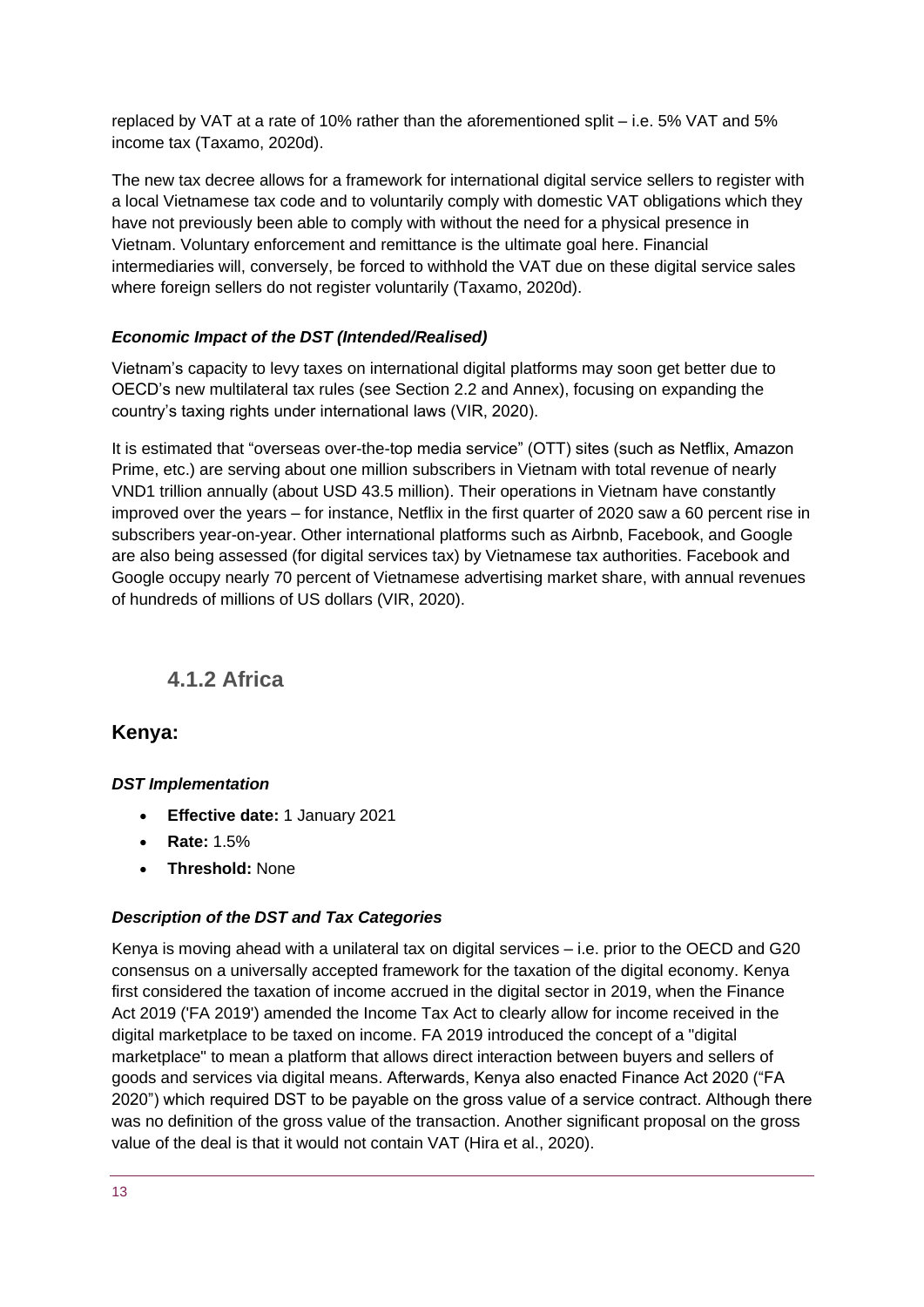The DST involves a 1.5% tax on the gross transaction value of the digital service. The DST is an advance tax for residents and non-residents with a permanent establishment (PE) in Kenya and a final tax for non-residents with no PE in Kenya (Hira et al., 2020).<sup>9</sup>

The DST regulation would apply to a wide variety of digital services that individuals and companies use often. It proposes to extend to digital content streaming and downloadable services; the transmission of data collected from users created from digital marketplace activities, but monetized; the provision of digital marketplaces, websites or other online applications linking buyers and sellers; subscription-based media, including news, magazines and journals; electronic data management, including website hosting, online data storage, file sharing and cloud storage services; the provision of search engine and automated support desk services, including the provision of personalised search engine services; tickets for live events, theatres, restaurants, etc. purchased over the Internet online distance learning through pre-recorded medium or eLearning, including online learning (Hira et al., 2020; Mekgoe and Hassam, 2020).

The DST regulations are proposed to extend to any other service offered or distributed via an online digital or electronic network but excluding those services that are subject to withholding tax under the Income Tax Act. This ensures that payments made for sales promotion, advertisement, and advertising services subject to withholding tax under the Income Tax Act would not be subject to the DST (Hira et al., 2020).

Interesting exclusions from chargeable services include services offered by a licenced financial service provider offering on-line services that allow payment, lending or trading of financial instruments, financial securities, or foreign exchange services (Hira et al., 2020).

#### *Economic Impact of the DST (Intended/Realised)*

A report of the Finance Committee of the National Assembly (on "FA 2020") claimed that the Exchequer is preparing to collect KES 2 billion from the DST (Hira et al., 2020).

The net effect of the proposed DST is that customers may end up paying higher prices for digital services or that companies in the digital sector may be able to absorb costs at the detriment of their bottom line. Tax authorities are also expecting compliance problems due, among others, to the lack of visibility by the Kenyan Revenue Authority (KRA) of digital services-related digital transactions and the inadequacy of punitive steps for non-residents without an PE in Kenya.<sup>10</sup> However, any additional revenue raised by the taxpayer (and expansion of KRA's tax base) is seen as positive – since it may help Kenya to deal with the ongoing fiscal crisis (partly due to COVID-19). In addition, the DST achieves the constitutional concept of tax equality/fairness by

<sup>9</sup> Users shall be deemed to be located in Kenya if they (a have access to a digital interface from a terminal device) located in Kenya; (b) have a credit/debit facility service provided by a Kenyan company; (c) have access to an IP address registered in Kenya or to an international cell phone country code assigned to Kenya; or (d) have a business, residence or billing address in Kenya (Hira et al., 2020).

<sup>&</sup>lt;sup>10</sup> The arduous roll out of statutory measures to expedite the taxation of income over the last few years proves the challenges that await the actual implementation of the DST measures from 1 January 2021 (Hira et al., 2020).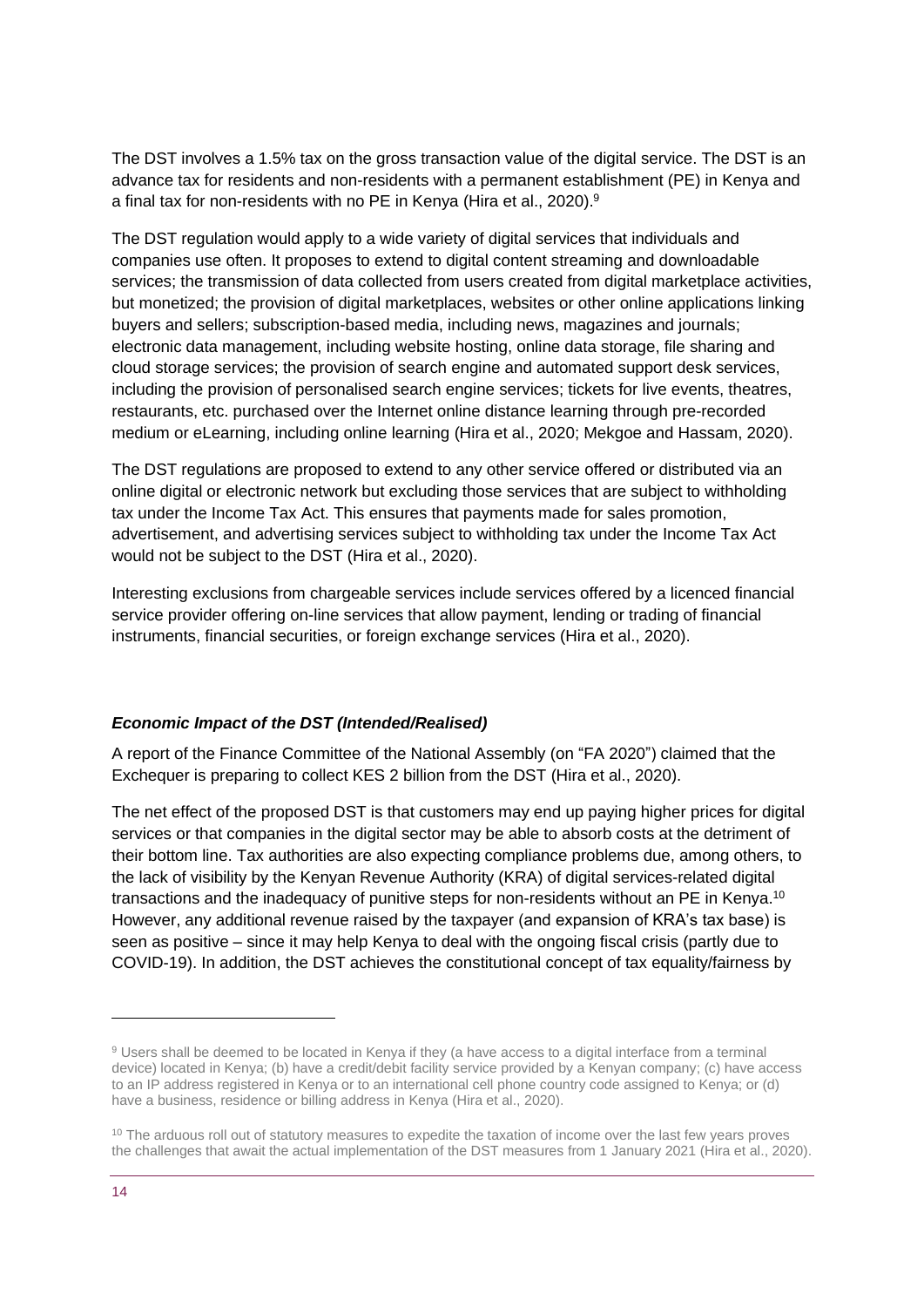subjecting foreign players in the digital sector who have long benefited from the inadequacy of the conventional tax system by paying zero or nominal income tax in Kenya (Hira et al., 2020; Gakweli, 2020).

### **Nigeria**

#### *DST Implementation*

- **Effective date:** To be confirmed
- **Rate:** 30% (Included in gross income for CIT purposes)
- **Threshold:** NGN 25million (circa USD 65,000)

#### *Description of the DST and Tax Categories*

Nigeria plans to tax the income generated by foreign (digital services provider) companies in respect to their activities – including electronic commerce, high-frequency trading, electronic data storage, online adverts, participative network platform, online payments and so on, to the extent that the foreign business has a "significant economic presence" in Nigeria and that profit can be linked to such activity (Mekgoe and Hassam, 2020).

Tax authorities published the Companies Income Tax ("Significant Economic Presence" (SEP)) Order 2020. The Order provides that a foreign company shall have an SEP in Nigeria in any accounting year where it derives 25 million Nigerian nairas (\$65,00) annual gross turnover or its corresponding amount in other currencies from digital services (Obayomi and Adegite, 2020; Obayomi and Adegite, 2020). 11

The Order exempts international corporation from SEP if their operation falls under a "multilateral agreement" and a consensus arrangement to resolve the tax issues resulting from the digitization of the economy. This appears to be an exception tailored to make room for any agreement that can be achieved by the OECD in the ongoing negotiations on the taxation of the digital economy. This would ensure a smooth transition and eventually remove the administrative process of issuing another Order to enforce any agreement reached by the OECD (Obayomi and Adegite, 2020).

<sup>11</sup> These digital services/activities may include provision of intermediation services through a digital platform, website or other online applications that link suppliers and customers in Nigeria; streaming or downloading services of digital contents; and transmission of data collected about Nigerian users which has been generated from such users' activities on a digital interface, including websites or mobile applications (Obayomi and Adegite, 2020; Obayomi and Adegite, 2020).

Furthermore, a foreign company is deemed to have an SEP when it uses a Nigerian domain name (i.e., .ng) or registers a website address in Nigeria; or has a purposeful and sustained interaction with persons in Nigeria by customizing its digital page or platform to target persons in Nigeria, including reflecting the prices of its products or services in Nigerian currency or providing options for billing or payment in Nigerian currency (Obayomi and Adegite, 2020).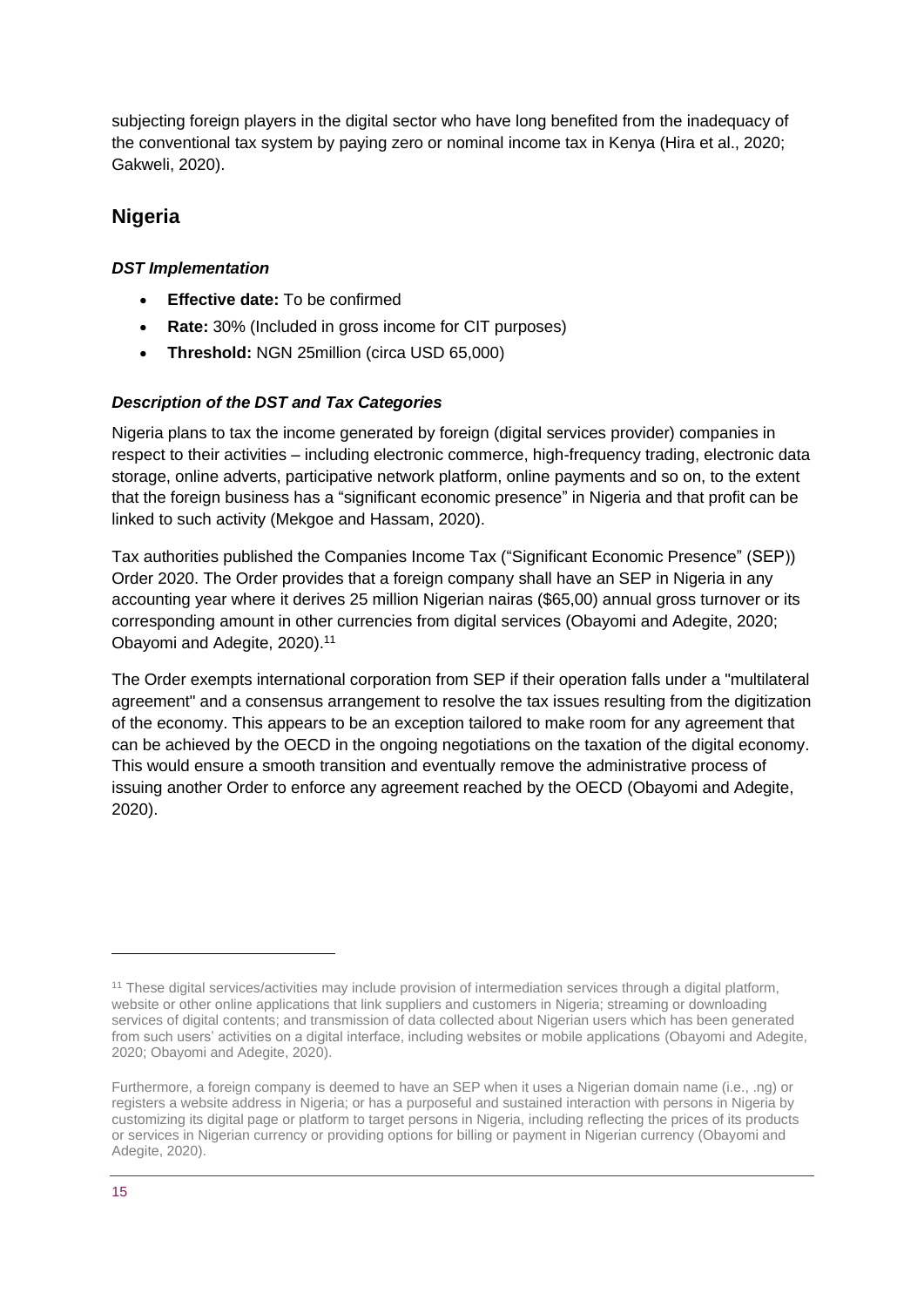#### *Economic Impact of the DST (Intended/Realised)*

The "significant economic presence" (DST) order draws heavily on proposals made in the OECD/G20 BEPS project report on "addressing the tax challenges of the digital economy". 12 However, even if the order seems to resolve the challenge of taxable nexus, it brings up other problems, including cost allocation, compliance and enforcement, the adequacy of the tax threshold, and impact of the DST order on tax treaties (Nwodo and Omoniyi, 2020).

Further, the value chain for the provision of digital services can be very complex in Nigeria (and other developing countries). One example from Nigeria was the dispute between Vodacom Business Nigeria Limited versus Nigeria's Federal Inland Revenue Service in 2018, where the subject of litigation was whether the bandwidth services provided via a satellite (in space) which was controlled by a non-resident company were liable to value-added tax in Nigeria. Unfortunately, the "significant economic presence" Order gives no clarification on the ownership or control of the electronic or wireless apparatus, such as satellite or other connected servers, receivers, or transponders, used in the provision of digital services. This is a considerable omission given the complexity of the value chain of digital services involving the use of satellites and associated equipment (Obayomi and Adegite, 2020).

### **Zimbabwe**

#### *DST Implementation*

- **Effective date:** 1 January 2019
- **Rate:** 5%
- **Threshold:** Revenue over USD 500, 000 in any year of assessment

#### *Description of the DST and Tax Categories*

Zimbabwe charges taxes on gross income from satellite broadcasting services (effective since January 2019) in respect of the provision or delivery of television or radio programmes, and on ecommerce, operators providing or delivering goods or services to persons resident in Zimbabwe (Mekgoe and Hassam, 2020).<sup>13</sup>

Zimbabwe also updated its VAT rules (with effect from 1 January 2020) to tax the provision of digital services offered by non-residents to customers based in Zimbabwe. The rules require the non-resident enterprises concerned to register with the Zimbabwean tax authority to collect and remit VAT on such sales. Supplies impacted include online sales of e-books, games, apps, videos, etc. In September 2020, Facebook announced that Zimbabwe's advertisers would be

<sup>12</sup> <https://doi.org/10.1787/9789264241046-en>

<sup>&</sup>lt;sup>13</sup> A Zimbabwean High Court nullified a previous 2% digital transactions tax that was imposed in 2018. Zimbabwe's high court argued that the tax was imposed "without a legal instrument", and also "overrode parliament". However, the government argued that this ruling had no actual effect on the collection of the tax because a legislation has (consequently) been passed to give the tax "legality". That is, the special instrument was superseded by the Finance Act, which was passed by parliament to give the bill legal effect (Marawanyika and Squazzin, 2019).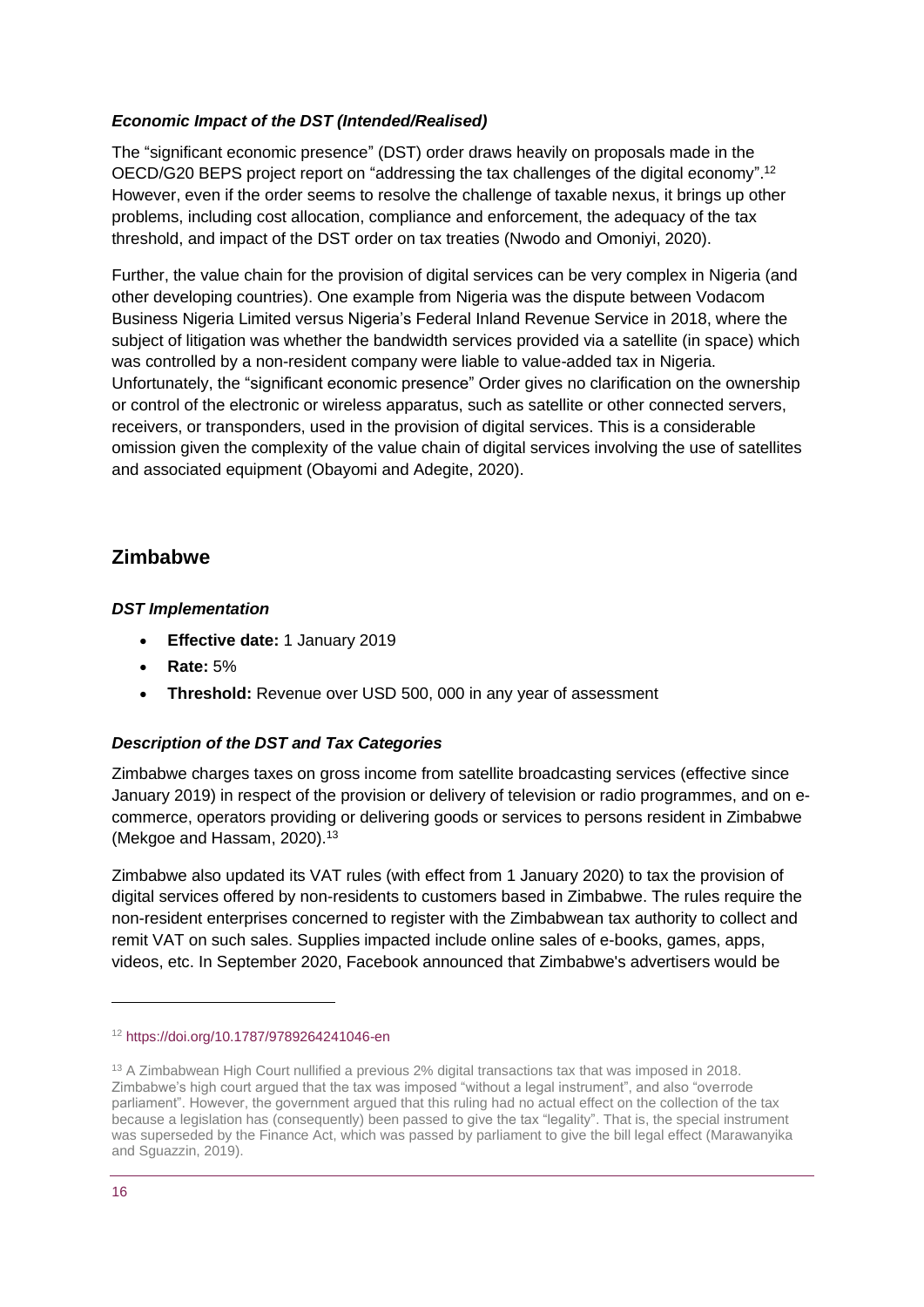paying VAT on the sale of ads based on the new regulations on the supply of digital content in Zimbabwe (Taxamo, 2020e).

#### *Economic Impact of the DST (Intended/Realised)*

Zimbabwe's treasury raised, on average, \$100 million (about \$7.24 million a month from the tax levied in 2018 (the initial DST tax), according to the Treasury. The tax is particularly effective in Zimbabwe, as a persistent lack of physical cash means that almost all trade takes place electronically, much of it via mobile phone (Marawanyika and Sguazzin, 2019).

### **4.2 Other Examples of DST**

### **4.2.1 African Countries with DST intentions (announced)**

ATAF released a policy document titled "Domestic Resource Mobilisation – Digital Services Taxation in Africa" in June 2020.<sup>14</sup> In this document, ATAF announced that it is in the process of developing a "suggested approach to drafting digital services tax legislation". The suggested approach aims to provide African countries with a structure and framework for introducing a digital sales tax (ATAF, 2020; Mekgoe and Hassam, 2020).

The ATAF (2020) policy document does not provide details regarding the suggested approach. Nevertheless, it states that proposed DST should not take the form of an income tax but instead suggests some form of a final withholding tax that will be levied as a supplement to local income tax (Mekgoe and Hassam, 2020).

Africa's other major economies, particularly Egypt and South Africa, have also recently announced their plans to introduce DST.

### **Egypt:**

Following a meeting with a major multinational digital enterprise in August 2019, the Egyptian finance minister suggested that Egypt is considering the introduction of a digital tax on social media and digital advertising platforms. Nonetheless, it remains unclear when the relevant tax laws will be enacted or the manner in which those laws will be implemented (Mekgoe and Hassam, 2020).

It has been reported that businesses using advertisements/ads on social media sites, including Facebook, Twitter, Instagram, and Google search ads, would have to pay 15-20 percent stamp tax. The tax is expected to be paid on the overall cost of the ads. Brands and companies in Egypt pay stamp tax in a similar range for their print ad purchases per company. What is not clear, however, is that how the government would be able to gather information on who spends how much money on advertising on these social media sites such as Facebook, Twitter or Instagram – since these sites have no legal/physical presence in Egypt. It was noted that the tax treatment

<sup>14</sup> [https://events.ataftax.org/index.php?page=documents&func=view&document\\_id=61](https://events.ataftax.org/index.php?page=documents&func=view&document_id=61)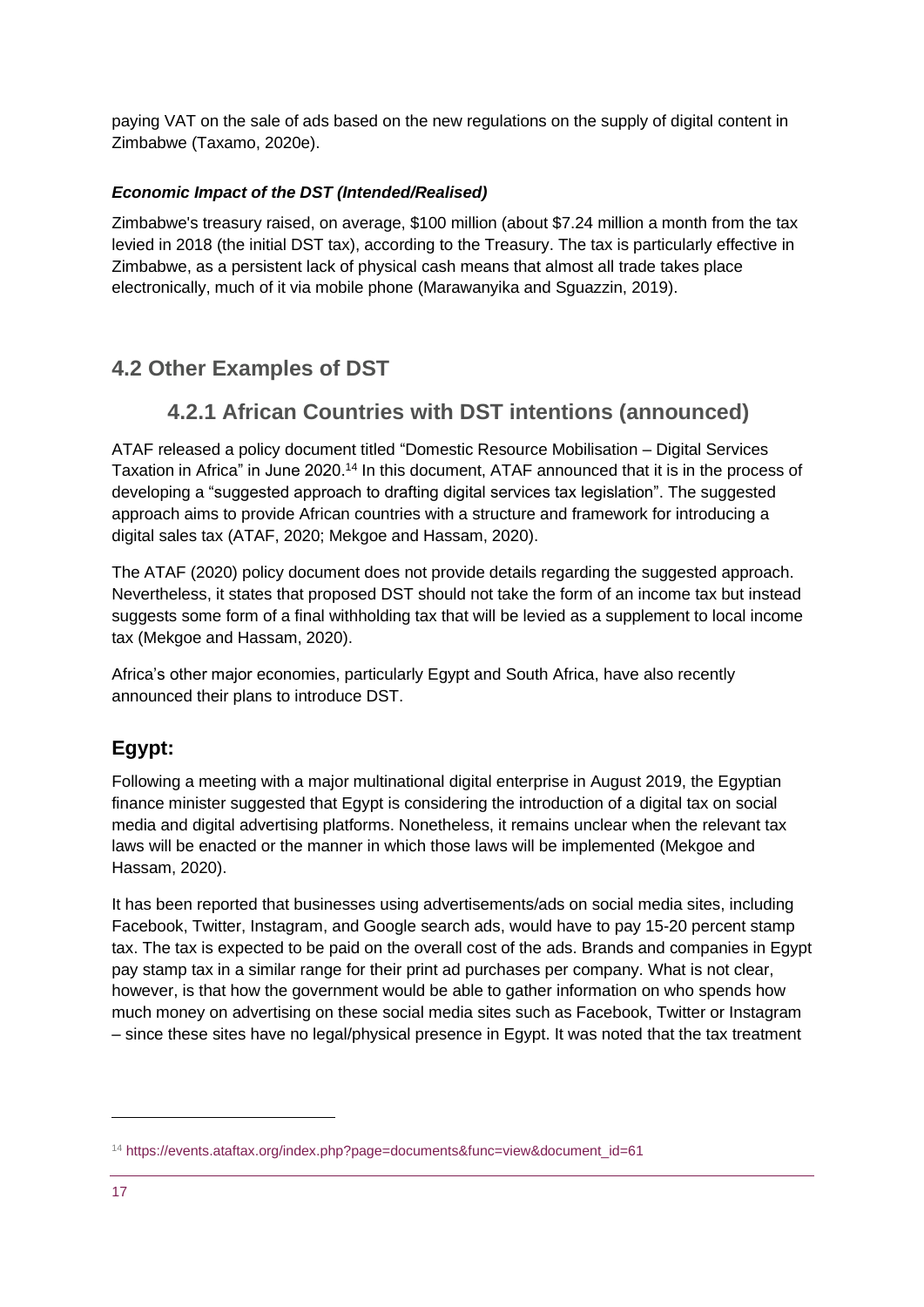of each type of operation would include amendments to the VAT Act, the Stamp Tax Act, the Income Tax Act, and the E-Commerce Act (Menabytes, 2019).

It was reported that other companies operating (digital services) online would pay the standard 22.5% tax on profits and the individual traders "will be taxed at their marginal rate." E-commerce platforms in the country had also started charging 14% VAT on their products after being asked by the government to do so and remit taxes to them. Uber, the ride-hailing company, had also reached an agreement with the Egyptian Tax Authority to pay VAT in the country in February 2019. Careem (a Dubai based vehicle for hire company - which is currently a subsidiary of the American company Uber) had been paying VAT since March 2018 (Menabytes, 2019).

### **South Africa:**

South Africa was one of the first African countries to bring digital services within its indirect tax (VAT) network. Nevertheless, little attention has been paid to developments on the direct tax front. Given that the collection of revenues is expected to suffer as a result of the restrictive COVID-19 measures put in place, it would not be unexpected for the South African tax authorities explore the possibility of introducing a direct digital tax (DTS, 2016; Mekgoe and Hassam, 2020).

While summarising its findings on the implementation of BEPS in South Africa in 2016, the Davis Tax Committee (DTC) recognised the balance that needs to be struck between the implementation of a digital tax while at the same time taking into account the unique economic circumstances and economic policies aimed at encouraging foreign direct investment to foster economic growth.<sup>15</sup> Furthermore, DTC (2016) suggested that South Africa should await the outcome of the OECD BEPS project on the digital economy in order to remain competitive internationally and escape double taxation and double non-taxation of profits from the supply of digital products or services.

Considering that South African corporate tax revenue as a share of revenue has declined in recent years and that more companies have become more digitalised, it is important to consider tax initiatives that will enable revenue from digital economic activities to be increased. By applying this strategy, South Africa will pursue recent international trends, which would not only provide the additional revenue required, but would also ensure that all business activities contribute their fair share to the tax burden (Jantjies, 2020).

<sup>15</sup> [https://www.taxcom.org.za/docs/New\\_Folder3/2%20BEPS%20Final%20Report%20-](https://www.taxcom.org.za/docs/New_Folder3/2%20BEPS%20Final%20Report%20-%20Introductory%20Report.pdf) [%20Introductory%20Report.pdf](https://www.taxcom.org.za/docs/New_Folder3/2%20BEPS%20Final%20Report%20-%20Introductory%20Report.pdf)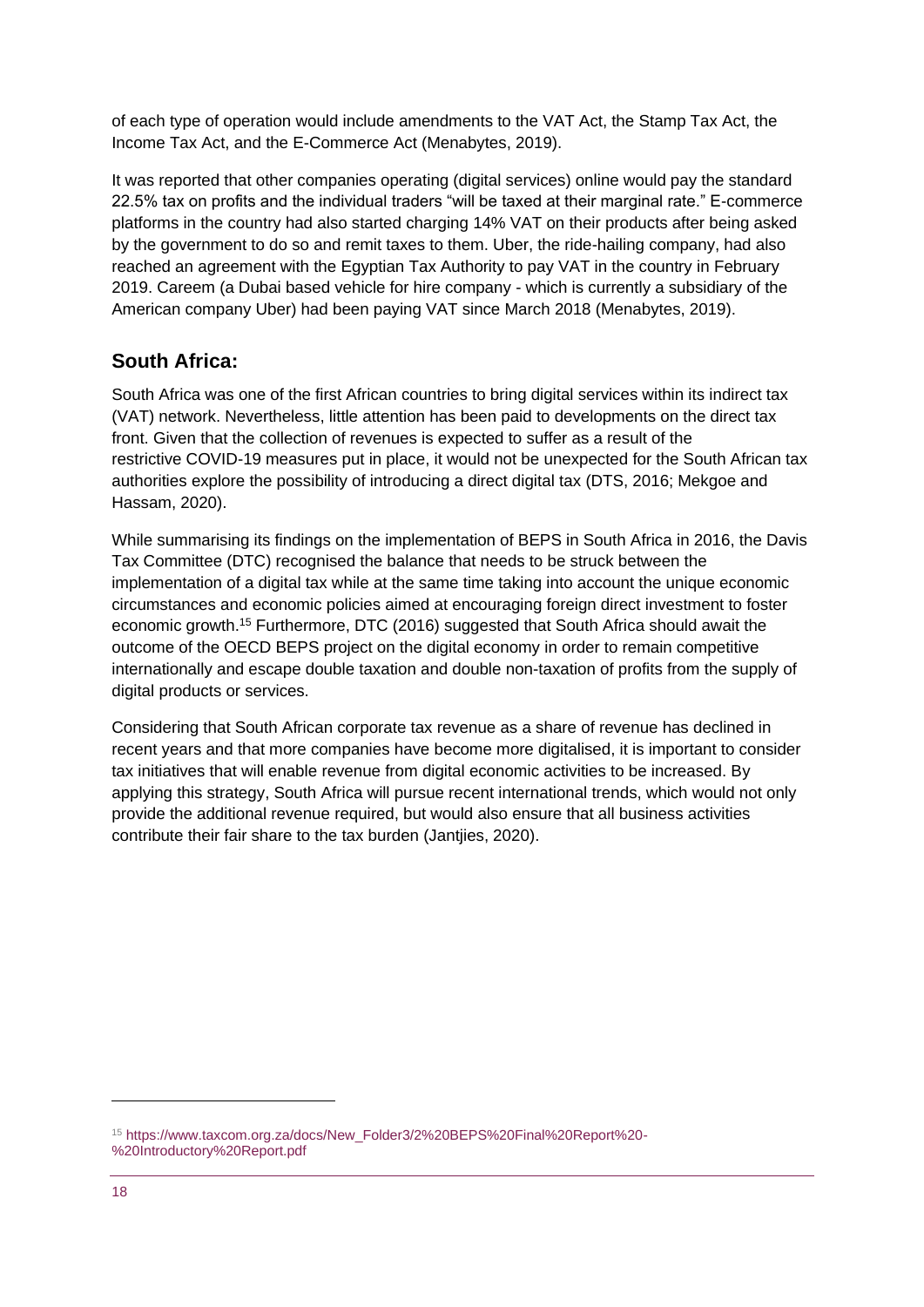### **4.2.2 South American Countries with DST (Announced and/or Implemented)**

### **Argentina:**

At a sub-national level, the City of Buenos Aires sought a withholding tax on digital services in 2014. Nevertheless, the tax was postponed for the next year in order to enable withholding agents—credit card companies—time to better adjust their tax collection systems. At the federal level, the tax on digital services is on the tax reform agenda aimed at the end of 2017, but Argentina is currently taxing only digital goods (i.e. goods sold to Argentina by online sales) and not services. Some provinces, such as Córdoba, have implemented a turnover withholding tax for some services (including digital services) rendered by foreign parties, but the regulations are not yet in effect (Deloitte, 2017).

Argentina has had a VAT on digital services in place since June 27, 2018. The VAT was expanded to between 29 and 30 percent in 2020 following the enactment of the "País tax", which was meant to realize "an inclusive and supportive Argentina". The liability for the collection and remittance of the VAT on digital services falls on the payment provider for Argentine consumer's and not on the non-resident company which is offering the products or services. This is an interesting decision (perhaps from tax compliance point of view) but goes against OECD recommendations. OECD guidelines, on the other hand, place the liability for collection and remittance of VAT/GST on the non-resident supplier (Taxlinked, 2020; Taxamo, 2020f).

Another noteworthy element of the new Argentine rules is that not all digital services fall under the digital tax rule. Domestic consumers and payment providers can view this list to understand the digital services for which VAT should be applied (Taxamo, 2020f).

### **Chile:**

Chile uses a territory-based VAT system, and digital services provided from outside of Chile normally do not fall under the scope of Chilean VAT. Chile also operates a direct tax withholding mechanism which applies to most payments made to non-residents. Thus, the provision of digital services by non-residents to Chilean customers will be subject to such withholding, which in theory guarantees that such digital services are taxed in Chile (Deloitte, 2017).

Starting on June 1, 2020, "over-the-top media service" businesses and other firms involved in the provision of digital services such as Amazon, Netflix, AirBnB and Spotify have to pay a 19 percent VAT on their products and services. This new VAT applies to the intermediation of services provided in Chile; the supply or delivery of digital entertainment content; the provision of software, storage, platforms or IT infrastructure; and advertising, regardless of the medium through which it is provided (Taxlinked, 2020).

Through this levy, tax authorities expect to collect close to USD 2.2 billion in revenue. In order to cover for this unexpected expense, many digital services providers have already passed on this charge to consumers – for instance, pushing up subscription prices for Netflix by close to 20 percent (Taxlinked, 2020).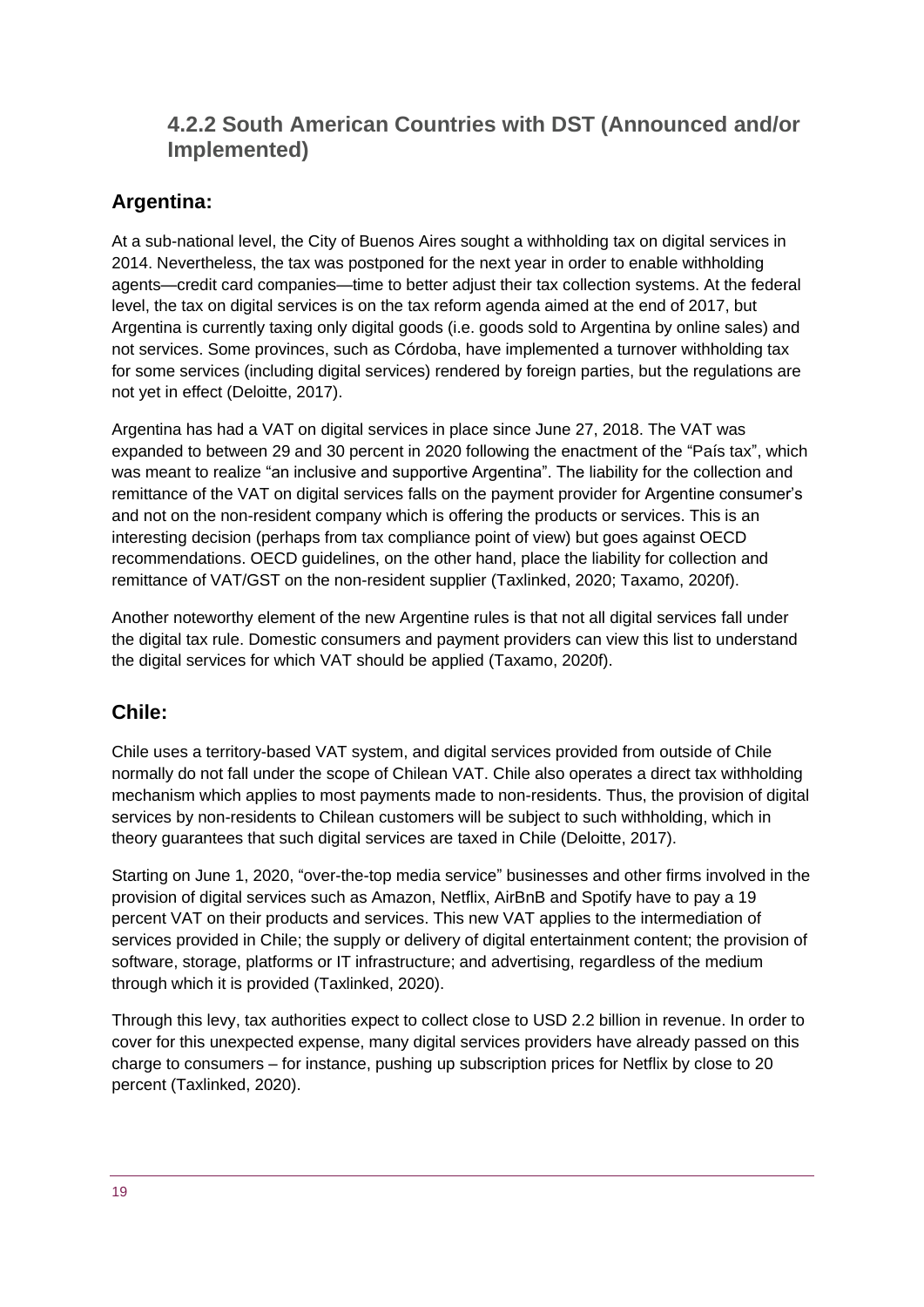#### **Mexico:**

Mexico began charging VAT on the sale of digital services on 1 June 2020. Under this initiative, the government would tax online purchases made by customers based in Mexico, regardless of whether the seller has a physical presence in Mexico or not. Targeted services include downloading and/or viewing a wide range of digital contents – including movies, music, text, documents, gaming (including gambling), etc. (Taxlinked, 2020; Mialik, 2020).

# <span id="page-19-0"></span>**5. Good DST Design**

A good DST system should ensure tax neutrality and efficiency (Bunn et al., 2020):

- **Tax Neutrality**: Taxes should not interfere with the decisions of taxpayers. That is, digital taxes should be applied in a way that does not force consumers to choose one mode of trade (e.g. cross-border electronic trading) over another (e.g. traditional local trade). Developing countries which apply the same VAT rate for cross-border and domestic transactions, as well as the same VAT rate for digital and non-digital goods, offer a neutral system of taxation. Also, based on the same principle of neutrality, international and domestic sellers should be subject to identical VAT exemption/registration thresholds. A neutral extension of VAT to digital content reduces the untaxed distortion of digital use when comparable locally purchased products or services face taxation (Bunn et al., 2020).
- **Tax Efficiency**: Implementing tax systems that are reliable and easy to deal with from an administrative and enforcement point of view is crucial. A tax structure should be effective in the sense that the taxpayers' enforcement costs and the tax authorities' administrative costs should be reduced to the full extent possible. Nonetheless, the amount of information that companies have to gather about transactions and their customers in certain developing countries is burdensome and, in some cases, could breach trade secret privacy laws. Policymakers need to balance information requirements' enforcement costs against the need to check compliance with VAT rules (Bunn et al., 2020; Bulusu and Ali, 2020; OECD, 1998).

**Thus, taxation should seek to be neutral (i.e. low interference in business decisions), effective (i.e. low compliance issues), and equitable across all sectors of the economy.** A distortion arises when a rise in the price of a product resulting from taxation causes different changes in supply and demand from that which would occur in the absence of taxes. Taxes can create distortions if they influence the choices made by market agents which could be the following in the digital space (Katz, 2015).

- Consumers of digital services, especially those that are price sensitive, face an affordability hurdle in the adoption of technology if taxes raise the total cost of ownership.
- Various types of tax regimes within the digital eco-system could generate asymmetries across industrial sectors.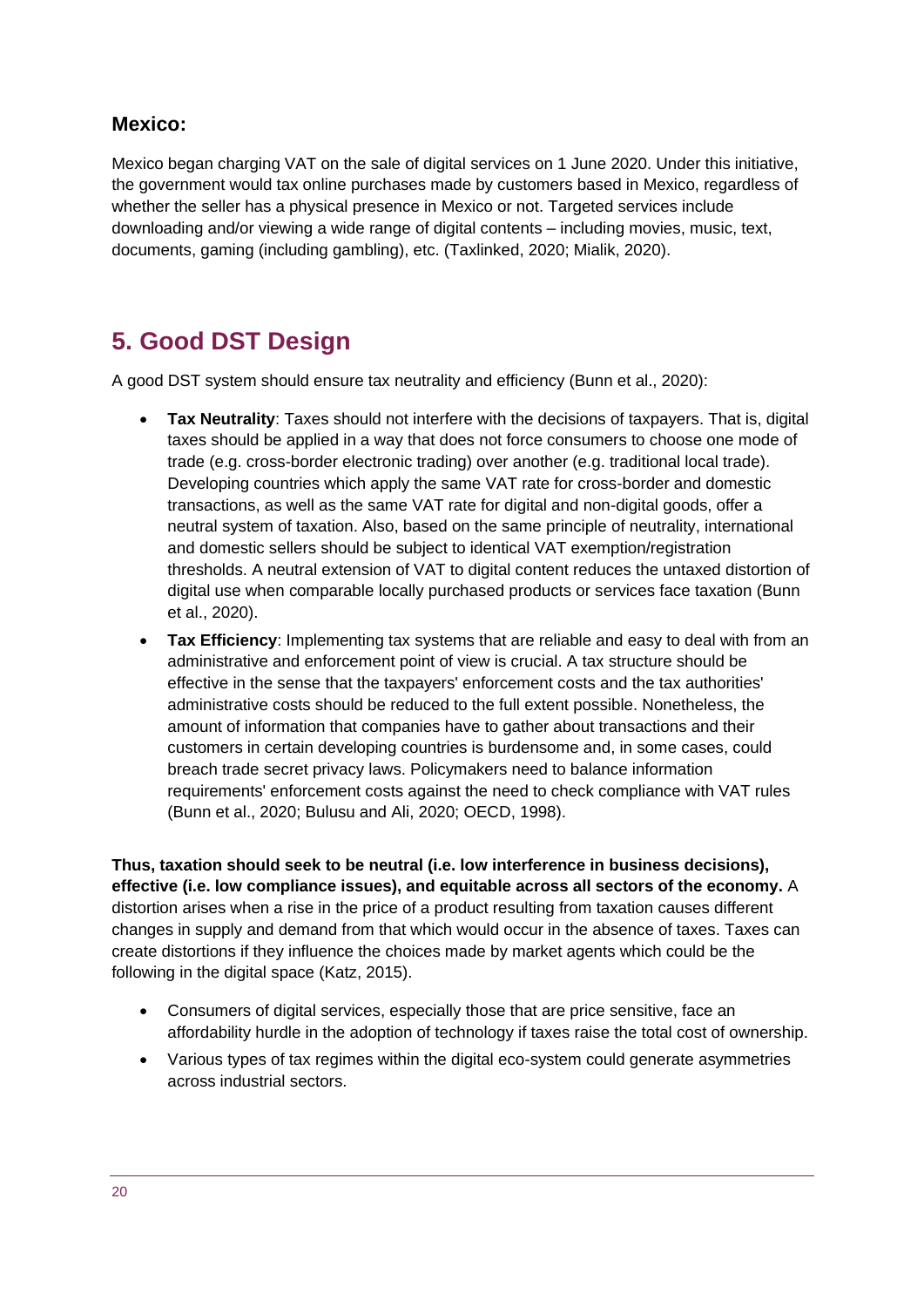• Digital service providers (e.g. telecommunications/ICT service providers) may reduce their rate of investment in infrastructure if taxes reduce the total available capital to be spent.

Katz (2015) also identifies the distortive effect of taxes in the digital eco-system on three levels:

- First, there is a potential disparity in tax burdens imposed on telecommunication operators when compared to other operators of the digital eco-system (e.g. digital advertisers and social networks).
	- $\circ$  This is partly due to compliance challenges in taxing the latter which often involve overseas-based technology companies. This may, hopefully, change once the multilateral OECD proposal is adopted.
- Second, there is a taxation asymmetry between global players in the digital sector.
- Third, there is also "in-country" taxation asymmetry between the telecommunication sector and other providers of (i.e. non-digital) goods and services.

**Developing country governments should, therefore, analyse these asymmetries in order to identify whether digital taxes are a source of distortions.** Moreover, given the considerable indirect impact of digital platforms (such as on business creation and transactional efficiency), governments should carefully examine the issue of taxation of digital players. In developing fiscal policies, governments need to consider trade-offs between the generation of revenue and the potential negative impact on the development of the digital sector. Research on the area (by donors or academics) should also strive to identify country-specific policy trade-offs between revenue generation and the potential negative effect on the development of the digital sector (Katz, 2015).

# <span id="page-20-0"></span>**6. References**

ATAF (2020). Domestic Resource Mobilisation – Digital Services Taxation in Africa. The African Tax Administration Forum.

[https://events.ataftax.org/index.php?page=documents&func=view&document\\_id=61](https://events.ataftax.org/index.php?page=documents&func=view&document_id=61)

Asen, E. (2020). What European OECD Countries Are Doing about Digital Services Taxes. Tax Foundation. (Accessed 22 Nov. 2020).<https://taxfoundation.org/digital-tax-europe-2020/>

Azzopardi, T. (2020). Chile's New Digital Services Tax to Send Netflix Prices Up. Bloomberg Tax. (Accessed 25 Nov. 2020). [https://news.bloombergtax.com/%20daily-tax-report](https://news.bloombergtax.com/%20daily-tax-report-international/chiles-new-digital-services-tax-to-send-netflix-prices-up)[international/chiles-new-digital-services-tax-to-send-netflix-prices-up](https://news.bloombergtax.com/%20daily-tax-report-international/chiles-new-digital-services-tax-to-send-netflix-prices-up)

Bulusu, S. and Ali, H. (2020). Global Value-Added Tax Crackdown Costing Companies Millions. Bloomberg Tax. (Accessed 22 Nov. 2020). [https://news.bloombergtax.com/daily-labor](https://news.bloombergtax.com/daily-labor-report/global-value-added-tax-crackdown-costing-companies-millions?context=article-related)[report/global-value-added-tax-crackdown-costing-companies-millions?context=article-related](https://news.bloombergtax.com/daily-labor-report/global-value-added-tax-crackdown-costing-companies-millions?context=article-related)

Bunn, D. (2020). The U.S. Trade Representative Expands Its Digital Services Tax Investigations. Tax Foundation. (Accessed 22 Nov. 2020). [https://taxfoundation.org/us-trade-representative-ustr](https://taxfoundation.org/us-trade-representative-ustr-digital-services-tax-investigations/)[digital-services-tax-investigations/](https://taxfoundation.org/us-trade-representative-ustr-digital-services-tax-investigations/)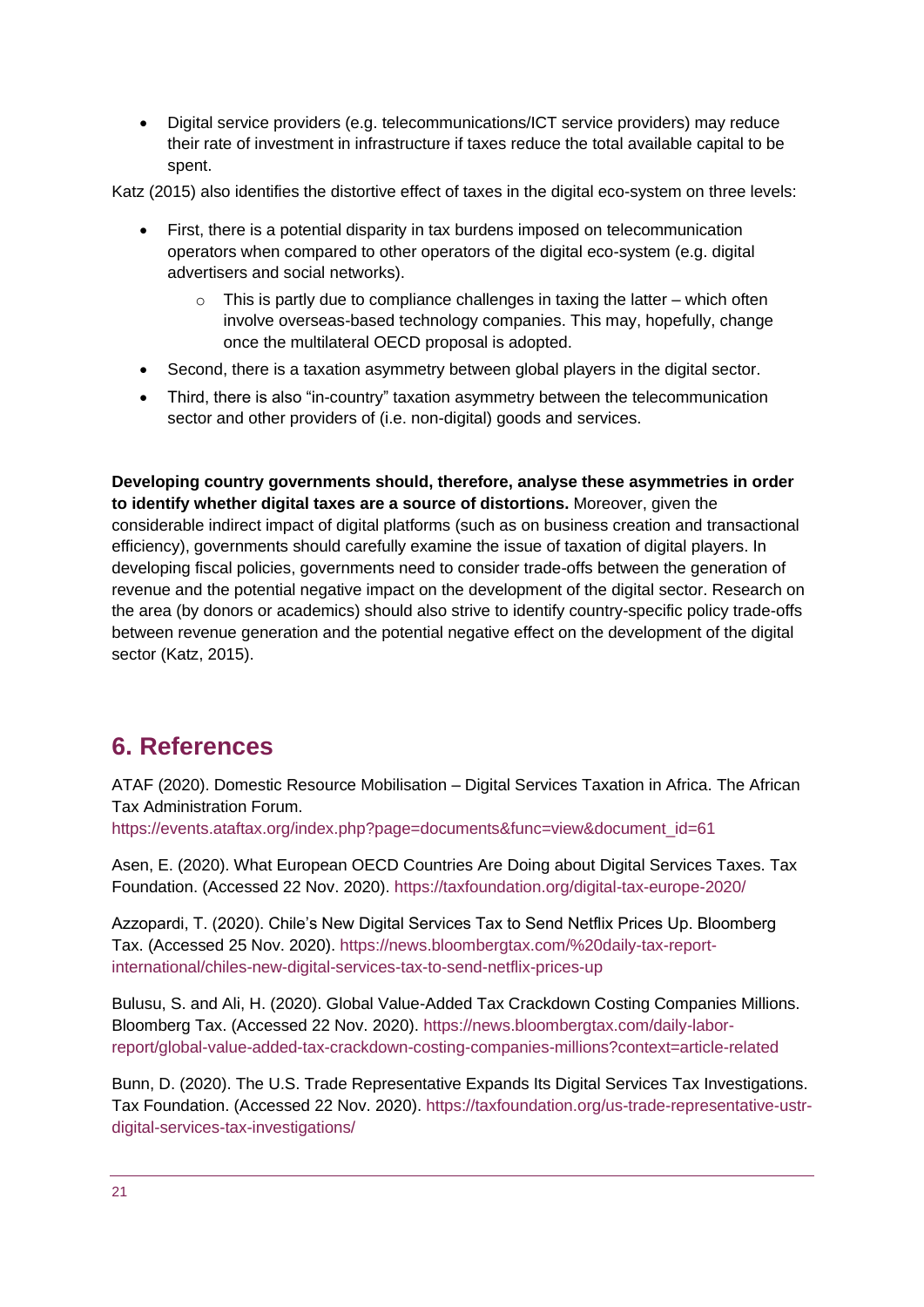Bunn, D., Assen, E., & Enache, C. (2020). Digital taxation around the world. Tax Foundation. Washingtion. [https://files.taxfoundation.org/20200610094652/Digital-Taxation-Around-the-](https://files.taxfoundation.org/20200610094652/Digital-Taxation-Around-the-World1.pdf)[World1.pdf](https://files.taxfoundation.org/20200610094652/Digital-Taxation-Around-the-World1.pdf)

Deloitte (2017). Indirect tax challenges of the digital economy in Latin America. Deloitte. (Accessed 25 Nov. 2020).

[https://www2.deloitte.com/content/dam/Deloitte/global/Documents/Tax/gx-indirect-tax](https://www2.deloitte.com/content/dam/Deloitte/global/Documents/Tax/gx-indirect-tax-challenges-digital%20economy-latin-america.pdf)[challenges-digital%20economy-latin-america.pdf](https://www2.deloitte.com/content/dam/Deloitte/global/Documents/Tax/gx-indirect-tax-challenges-digital%20economy-latin-america.pdf)

Deloitte (2020). Statement on two-pillar approach to tackling tax challenges of digitalization issued. Deloitte. (Accessed 22 Nov. 2020).

[https://www.taxathand.com/article/12872/Australia/2020/Statement-on-two-pillar-approach-to](https://www.taxathand.com/article/12872/Australia/2020/Statement-on-two-pillar-approach-to-tackling-tax-challenges-of-digitalization-issued)[tackling-tax-challenges-of-digitalization-issued](https://www.taxathand.com/article/12872/Australia/2020/Statement-on-two-pillar-approach-to-tackling-tax-challenges-of-digitalization-issued)

DTS (2016). Davis Tax Committee: Second Interim Report on Base Erosion and Profit Shifting (BEPS) In South Africa: Introduction. Davis Tax Committee. [https://www.taxcom.org.za/docs/New\\_Folder3/2%20BEPS%20Final%20Report%20-](https://www.taxcom.org.za/docs/New_Folder3/2%20BEPS%20Final%20Report%20-%20Introductory%20Report.pdf) [%20Introductory%20Report.pdf](https://www.taxcom.org.za/docs/New_Folder3/2%20BEPS%20Final%20Report%20-%20Introductory%20Report.pdf)

Eurostat (2020). Main National Accounts Tax Aggregates. Eurostat . [https://appsso.eurostat.ec.europa.eu/nui/show.do?dataset=gov\\_10a\\_taxag&lang=en](https://appsso.eurostat.ec.europa.eu/nui/show.do?dataset=gov_10a_taxag&lang=en)

Gakweli, M. (2020). KRA Invites Comments On 1.5% Digital Tax. The Kenyan Wallstreet. (Accessed 23 Nov. 2020). [https://kenyanwallstreet.com/kra-invites-public-commentary-on](https://kenyanwallstreet.com/kra-invites-public-commentary-on-digital-tax/)[digital-tax/](https://kenyanwallstreet.com/kra-invites-public-commentary-on-digital-tax/)

Hira, N., Magonga, D. and Mathini, A. (2020). Kenya Sets The Stage For Implementation Of The Digital Services Tax. Bowmans. (Accessed 23 Nov. 2020). [https://www.mondaq.com/withholding](https://www.mondaq.com/withholding-tax/990472/kenya-sets-the-stage-for-implementation-of-the-digital-services-tax)[tax/990472/kenya-sets-the-stage-for-implementation-of-the-digital-services-tax](https://www.mondaq.com/withholding-tax/990472/kenya-sets-the-stage-for-implementation-of-the-digital-services-tax)

Jantjies, D. (2020). Tax Brief: Digital Economy and Taxation Policy Considerations. Parliament of the Republic of South Africa, Parliamentary Budget Office. [https://businesstech.co.za/news/wp](https://businesstech.co.za/news/wp-content/uploads/2020/06/Parliamentary-Budget-Office.pdf)[content/uploads/2020/06/Parliamentary-Budget-Office.pdf](https://businesstech.co.za/news/wp-content/uploads/2020/06/Parliamentary-Budget-Office.pdf)

Katz, R. (2015). The impact of taxation on the digital economy. In 15th Global Symposium for Regulators (pp. 1-61). GSR15 discussion papers. International Telecommunication Union (ITU). [https://www.itu.int/en/ITU-](https://www.itu.int/en/ITU-D/Conferences/GSR/Documents/GSR2015/Discussion_papers_and_Presentations/GSR16_Discussion-Paper_Taxation_Latest_web.pdf)

[D/Conferences/GSR/Documents/GSR2015/Discussion\\_papers\\_and\\_Presentations/GSR16\\_Disc](https://www.itu.int/en/ITU-D/Conferences/GSR/Documents/GSR2015/Discussion_papers_and_Presentations/GSR16_Discussion-Paper_Taxation_Latest_web.pdf) [ussion-Paper\\_Taxation\\_Latest\\_web.pdf](https://www.itu.int/en/ITU-D/Conferences/GSR/Documents/GSR2015/Discussion_papers_and_Presentations/GSR16_Discussion-Paper_Taxation_Latest_web.pdf)

Kofler, G. and Sinnig, J. (2019). Equalization Taxes and the EU's 'Digital Services Tax'. INTERTAX, Volume 47, Issue 2. pp. 176-200, <https://kluwerlawonline.com/journalarticle/Intertax/47.2/TAXI2019017>

KPMG (2020). Vietnam: Taxation of e-commerce, withholding rules effective in 2021. KPMG. (Accessed 23 Nov. 2020). [https://home.kpmg/us/en/home/insights/2020/06/tnf-vietnam-taxation](https://home.kpmg/us/en/home/insights/2020/06/tnf-vietnam-taxation-e-commerce-withholding-rules.html)[e-commerce-withholding-rules.html](https://home.kpmg/us/en/home/insights/2020/06/tnf-vietnam-taxation-e-commerce-withholding-rules.html)

Malaysian Reserve (2020). Govt to collect RM300m of digital tax this year. The Malaysian Reserve. (Accessed 26 Nov. 2020). [https://themalaysianreserve.com/2020/09/10/govt-to-collect](https://themalaysianreserve.com/2020/09/10/govt-to-collect-rm300m-of-digital-tax-this-year/)[rm300m-of-digital-tax-this-year/](https://themalaysianreserve.com/2020/09/10/govt-to-collect-rm300m-of-digital-tax-this-year/)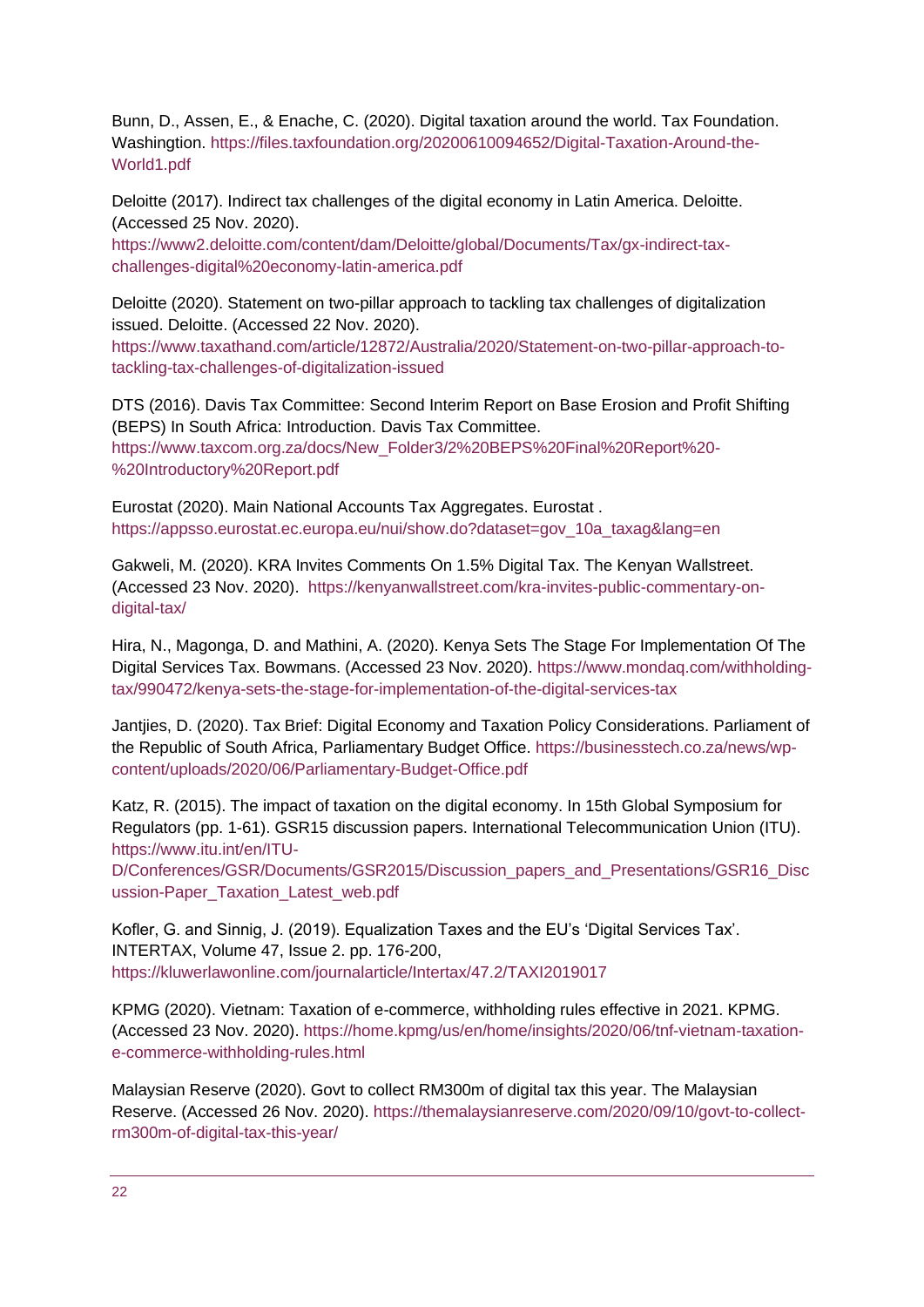Marawanyika, G. and Sguazzin, A. (2019). Zimbabwe's High Court Annuls 2% Digital Transactions Tax. Bloomberg. (Accessed 25 Nov. 2020). [https://www.bloomberg.com/news/articles/2019-09-18/zimbabwean-court-annuls-2-digital](https://www.bloomberg.com/news/articles/2019-09-18/zimbabwean-court-annuls-2-digital-transactions-tax-herald-says)[transactions-tax-herald-says](https://www.bloomberg.com/news/articles/2019-09-18/zimbabwean-court-annuls-2-digital-transactions-tax-herald-says)

Mekgoe, N. and Hassam, M. (2020). Digital services tax in Africa – The journey so far: Implementation of digital taxes across Africa. Deloitte. (Accessed 22 Nov. 2020) [https://www2.deloitte.com/za/en/pages/tax/articles/digital-services-tax-in-africa-the-journey-so](https://www2.deloitte.com/za/en/pages/tax/articles/digital-services-tax-in-africa-the-journey-so-far.html)[far.html](https://www2.deloitte.com/za/en/pages/tax/articles/digital-services-tax-in-africa-the-journey-so-far.html)

Menabytes (2019). Egypt moving forward with plans of imposing tax on social media and search ads: report. Menabytes. (Accessed 23 Nov. 2020). [https://www.menabytes.com/egypt-social](https://www.menabytes.com/egypt-social-media-search-ads-tax/)[media-search-ads-tax/](https://www.menabytes.com/egypt-social-media-search-ads-tax/)

Mialik, H. (2020). Mexico's New Value-Added Tax On Digital Services. Mondaq. (Accessed 23 Nov. 2020). [https://www.mondaq.com/mexico/sales-taxes-vat-gst/899330/mexico39s-new-value](https://www.mondaq.com/mexico/sales-taxes-vat-gst/899330/mexico39s-new-value-added-tax-on-digital-services)[added-tax-on-digital-services](https://www.mondaq.com/mexico/sales-taxes-vat-gst/899330/mexico39s-new-value-added-tax-on-digital-services)

Nwodo, G. and Omoniyi, O. (2020). Nigeria clarifies new tax on nonresident digital businesses. MNE Tax. (Accessed 23 Nov. 2020). [https://mnetax.com/nigeria-clarifies-new-tax-on](https://mnetax.com/nigeria-clarifies-new-tax-on-nonresident-digital-businesses-39269)[nonresident-digital-businesses-39269](https://mnetax.com/nigeria-clarifies-new-tax-on-nonresident-digital-businesses-39269)

Obayomi, W. and Adegite, V. (2020). Taxation of Digital Economy in Nigeria—Significant Economic Presence. Bloomberg Tax. (Accessed 23 Nov. 2020). [https://news.bloombergtax.com/daily-tax-report-international/insight-taxation-of-digital-economy](https://news.bloombergtax.com/daily-tax-report-international/insight-taxation-of-digital-economy-in-nigeria-significant-economic-presence)[in-nigeria-significant-economic-presence](https://news.bloombergtax.com/daily-tax-report-international/insight-taxation-of-digital-economy-in-nigeria-significant-economic-presence)

OECD (2015). Addressing the Tax Challenges of the Digital Economy, Action 1 - 2015 Final Report. OECD.<https://doi.org/10.1787/23132612>

OECD (2018). Tax Challenges Arising from Digitalisation – Interim Report 2018: Inclusive Framework on BEPS. OECD/G20 Base Erosion and Profit Shifting Project, OECD Publishing, Paris,<https://doi.org/10.1787/9789264293083-en>

OECD (2020a). Statement by the OECD/G20 Inclusive Framework on BEPS on the Two-Pillar Approach to Address the Tax Challenges Arising from the Digitalisation of the Economy. OECD/G20 Base Erosion and Profit Shifting Project. OECD.

[http://www.oecd.org/tax/beps/statement-by-the-oecd-g20-inclusive-framework-on-beps-january-](http://www.oecd.org/tax/beps/statement-by-the-oecd-g20-inclusive-framework-on-beps-january-2020.pdf)[2020.pdf](http://www.oecd.org/tax/beps/statement-by-the-oecd-g20-inclusive-framework-on-beps-january-2020.pdf)

OECD (2020b). OECD Secretary-General Tax Report to G20 Finance Ministers and Central Bank Governors. OECD. [http://www.oecd.org/ctp/oecdsecretary-general-tax-report-g20-finance](http://www.oecd.org/ctp/oecdsecretary-general-tax-report-g20-finance-ministers-riyadh-saudi-arabia-february-2020.pdf)[ministers-riyadh-saudi-arabia-february-2020.pdf](http://www.oecd.org/ctp/oecdsecretary-general-tax-report-g20-finance-ministers-riyadh-saudi-arabia-february-2020.pdf)

OECD (2020c). Global revenue statistics database. Organisation for Economic Co-operation and Development.<https://www.oecd.org/tax/tax-policy/global-revenue-statistics-database.htm>

OECD (1998). Electronic Commerce: Taxation Framework Conditions. Organisation for Economic Co-operation and Development. <https://www.oecd.org/ctp/consumption/1923256.pdf>

Taxamo (2020a). Malaysia digital service tax set for January 2020 introduction. Taxamo. (Accessed 24 Nov. 2020).<https://blog.taxamo.com/insights/malaysia-digital-tax-annoucement>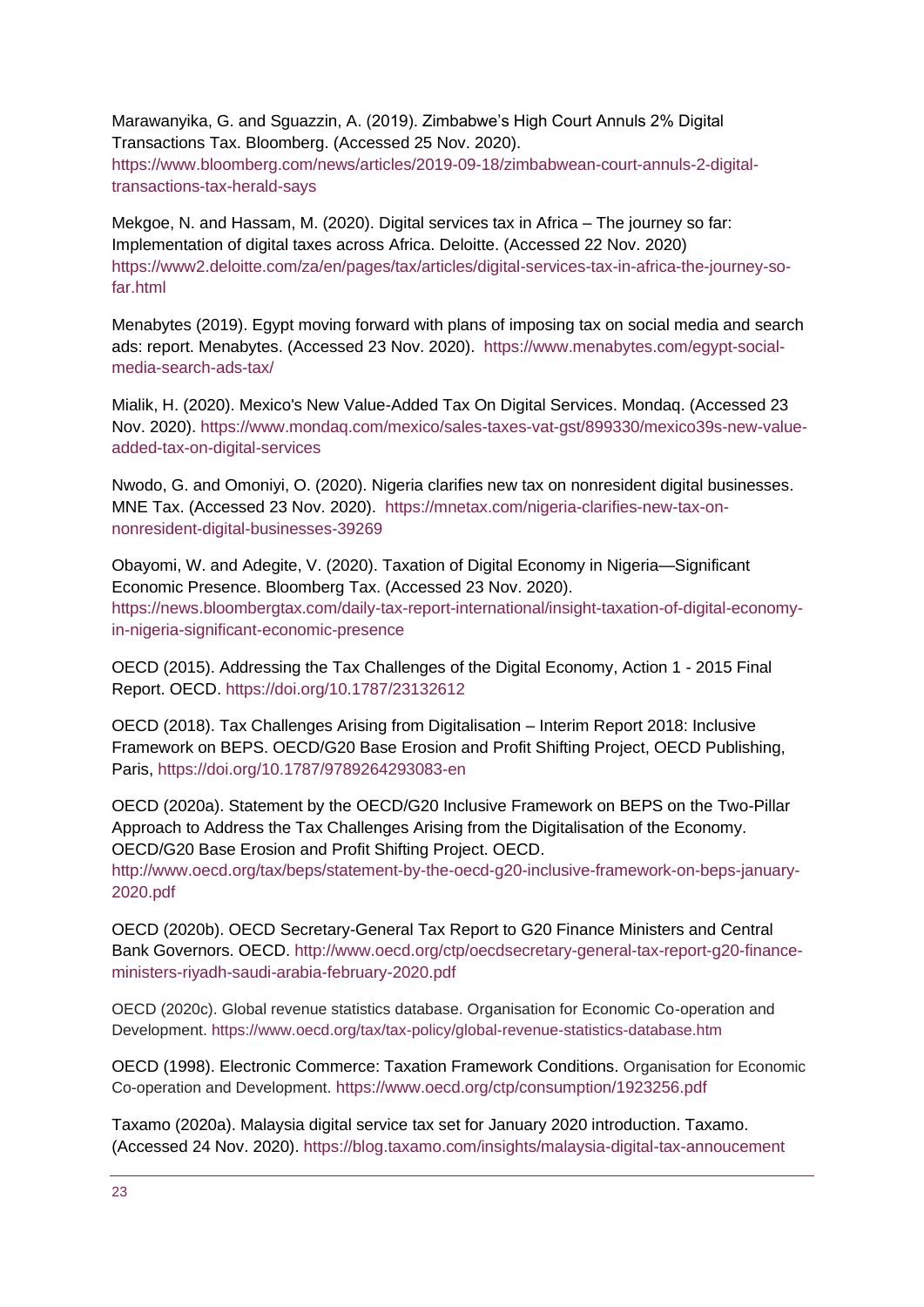Taxamo (2020b). Tax developments affecting digital sales in South-East Asia. Taxamo. (Accessed 24 Nov. 2020).<https://blog.taxamo.com/insights/digital-tax-news-south-east-asia>

Taxamo (2020c). Indonesia tax on digital services supplied by non-residents. Taxamo. (Accessed 24 Nov. 2020).<https://blog.taxamo.com/insights/indonesia-tax-digital-services>

Taxamo (2020d). Vietnam VAT obligations on sales by foreign online sellers may come into force on December 5. Taxamo. (Accessed 24 Nov. 2020). [https://blog.taxamo.com/insights/vietnam](https://blog.taxamo.com/insights/vietnam-tax-digital-services)[tax-digital-services](https://blog.taxamo.com/insights/vietnam-tax-digital-services)

Taxamo (2020e). Africa: taxing digital services supplied by foreign companies. Taxamo. (Accessed 24 Nov. 2020).<https://blog.taxamo.com/insights/africa-digital-services-tax>

Taxamo (2020f). Argentina tax to impact sales of digital services by non-residents. Taxamo. (Accessed 24 Nov. 2020).<https://blog.taxamo.com/insights/argentina-digital-services-tax>

Taxlinked (2020). An Alternative Digital Services Tax: The Latin American Experience. Tax Linked. (Accessed 24 Nov. 2020). [https://taxlinked.net/blog/november-2020/alternative-digital](https://taxlinked.net/blog/november-2020/alternative-digital-services-tax-latin-american-experience)[services-tax-latin-american-experience](https://taxlinked.net/blog/november-2020/alternative-digital-services-tax-latin-american-experience)

VIR (2020). Tax duties closing in for digital services. Vietnam Investment Review. (Accessed 27 Nov. 2020).<https://www.vir.com.vn/tax-duties-closing-in-for-digital-services-80777.html>

World Bank (2018). Malaysia's Digital Economy: A New Driver of Development. World Bank. <https://openknowledge.worldbank.org/bitstream/handle/10986/30383/129777.pdf>

# <span id="page-23-0"></span>**7. Annex: OECD's Two-Pillar DST Approach**

#### **Pillar One – Nexus and profit allocation**

Three possible types of taxable profit may be allocated to a market country (Deloitte, 2020; OECD, 2020a):

I. **"Amount A":** New taxing right to provide a share of residual profit apportioned to market countries using a formulaic approach applied at a group (or business line) level, regardless of local physical presence.

**Two broad groups of business have been recognized as having the ability to take part in a "sustained and significant manner" in the economic life of a market country, with or without local physical operations, such that they are in scope for the new taxing right**:

• **Automated digital services** offered on a standardized basis to a large user base across several tax jurisdictions: These include: online search engines; social media platforms; online intermediation platforms (including online marketplaces used by businesses or consumers); digital content streaming; online gaming; cloud computing services, and online advertising services.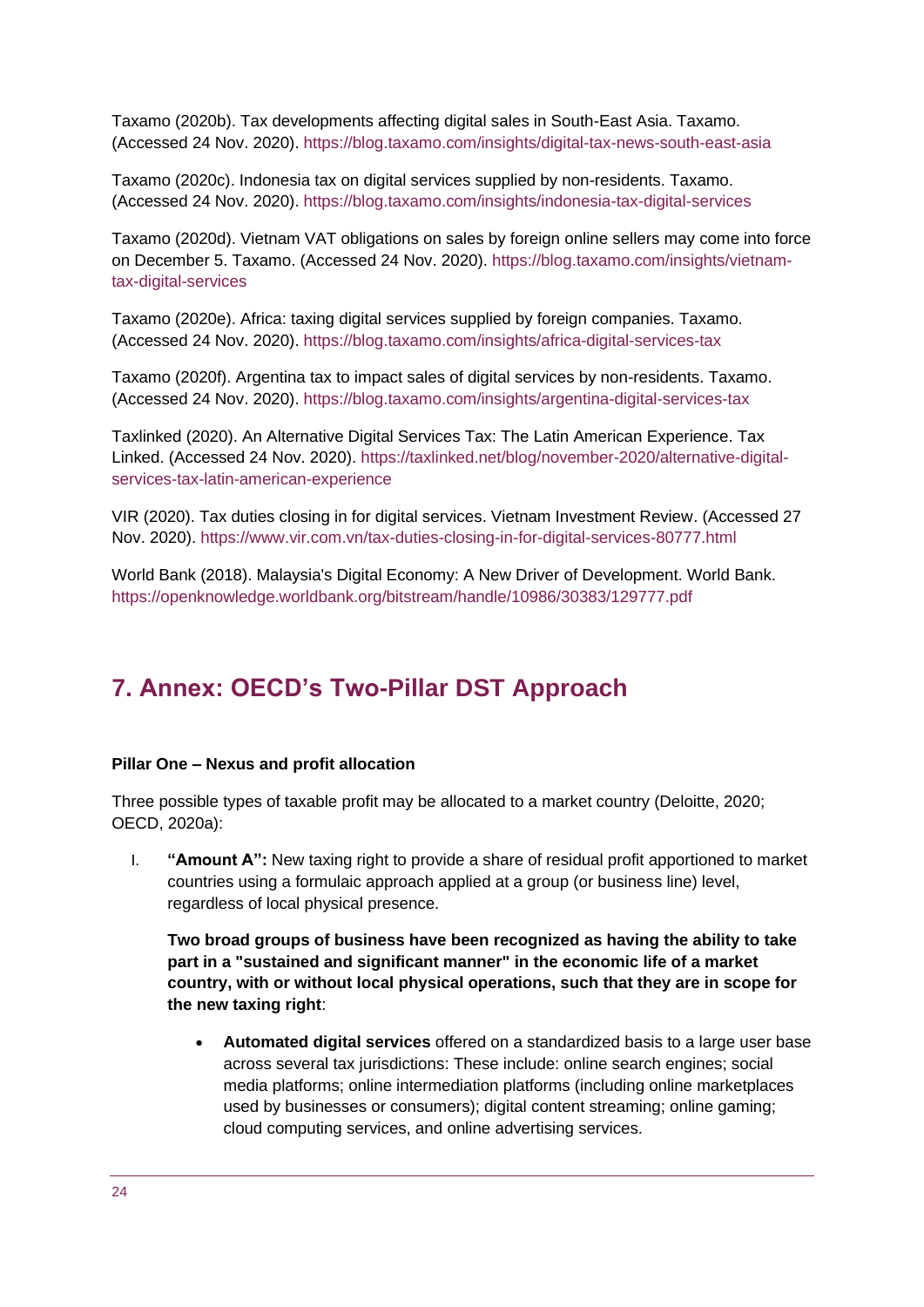- **Professional services** needing considerable human input in spite of digital delivery, such as: legal; accounting; architectural; engineering, and consulting services, are not in scope.
- **Consumer-facing businesses** that collect revenue from the sale of goods and services of a type commonly sold to consumers:
	- o Consumer products sold indirectly via third-party resellers and by intermediaries that undertake routine tasks (e.g., minor assembly or packaging) are in scope.
	- o Those businesses that generate revenue from licensing rights from trademarked consumer products and those that generate revenue through licensing a consumer brand (and commercial know-how) such as under a franchise model are in scope.
	- o The sale of intermediate products/components that are integrated into a finished consumer product that is sold to consumers will be out of scope, with a potential exception if the item is branded and commonly purchased by consumers for personal use.
	- o Some illustrations of in-scope consumer-facing businesses include: personal computing products (e.g., software, home appliances, mobile phones); clothes, toiletries, cosmetics, and luxury goods; branded foods and refreshments; franchise models, such as licensing arrangements involving the restaurant and hotel sector, and automobiles.
	- o Extractive industries and other producers/sellers of raw materials and commodities are excluded, even though those materials/commodities are integrated into consumer products further down the supply chain.
	- $\circ$  It is proposed that regulated consumer-facing business lines in the financial services sector, for example in retail banks and insurance, may be broadly excluded from scope.
	- o Airline and shipping companies will also not be in scope.
- Different economic activities may need to be subdivided to distinguish between in-scope and out-of-scope segments. Where a business sells to both businesses and consumers, the revenues are in scope if the product is of a kind that is usually sold to consumers.
- II. **"Amount B":** Fixed return for defined "baseline" marketing and distribution functions.
	- Amount B seeks to standardize the remuneration of "baseline marketing and distribution activities" to enhance simplification in the administration of transfer pricing and to improve certainty. A fixed return for in-scope activities based on the arm's length principle is proposed, and Amount B rules would not be optional or a safe-harbour.
	- An additional work will be required to explore how to take account of different functionality levels, and differentiation in treatment between industries and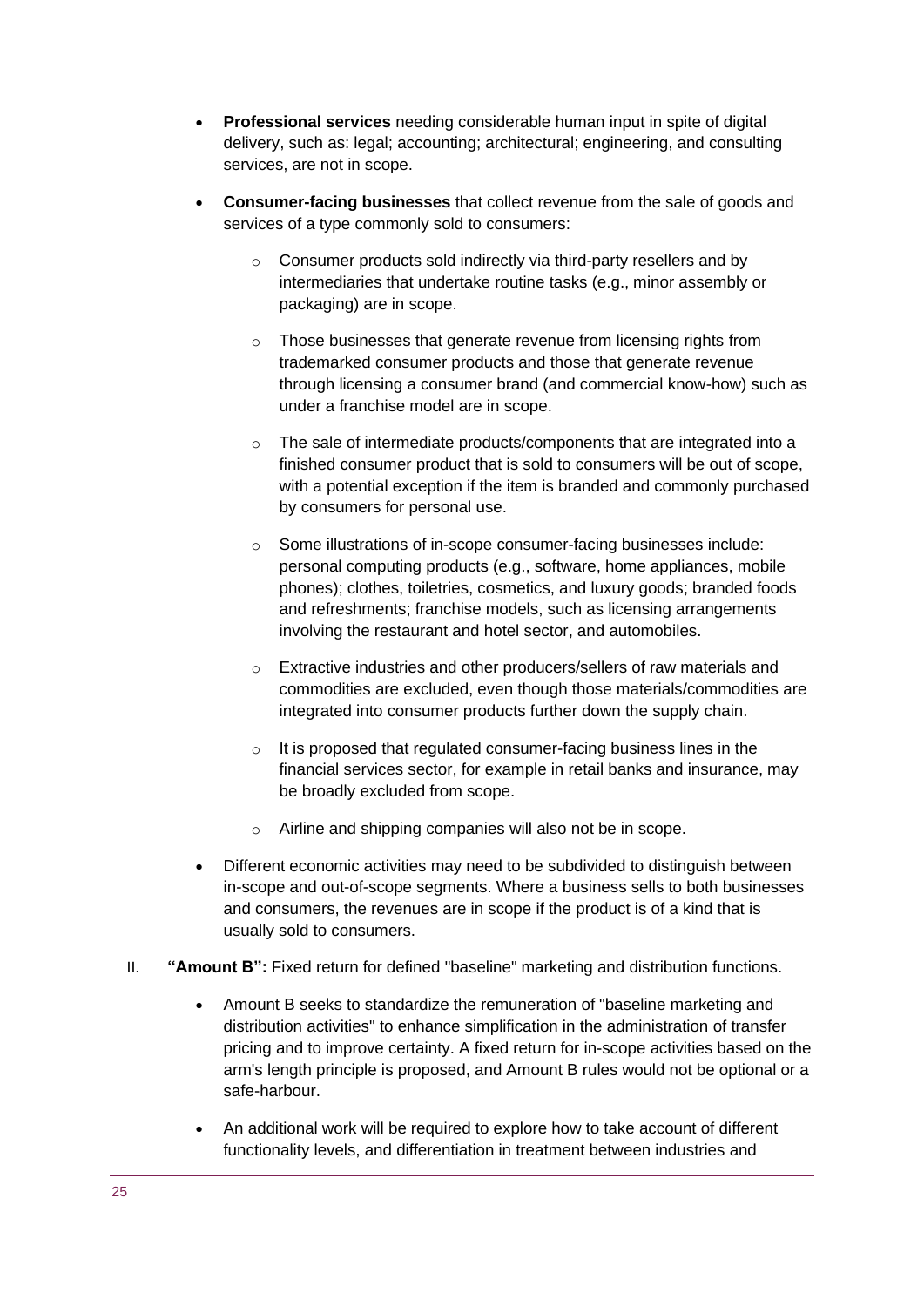regions, when deciding on the fixed return. An important consideration will be the determination of an appropriate profit level indicator. The definitions of baseline activities are to be further assessed, but possibly include distribution arrangements with routine levels of functionality, no ownership of intangibles, and no-or-limited risks.

III. **"Amount C":** Additional return based on a transfer pricing analysis where marketing and distribution activities in a country extend beyond the baseline level, together with enhanced dispute resolution procedures.

The scope of the new taxing right in accordance with the provisions of Pillar One (Amount A) has been clarified, concentrating on:

- i. **Digital businesses** including those which offer cloud computing services, and
- ii. **Consumer businesses** including franchise models.

At this phase of the negotiations on the OECD DST proposal, there is still no indication of the amount of residual profit to be reallocated to the market or to the user countries. In addition to international air and shipping companies, extractive and other commodity enterprises and regulated financial services companies appear to be largely excluded. The statement also clarifies that Amount B (baseline return for marketing and distribution activities) and Amount C (full transfer pricing under the arm's length principle for additional marketing and distribution activities) under Pillar One will apply to all businesses – irrespective of whether they are eligible for a new taxing right under Amount A (Deloitte, 2020).

The declaration confirms that changes will be made, in particular with regard to the new taxing right under Amount A, through a new multilateral instrument, so that countries adopt new rules at the same time. However, this is expected to take a number of years to be implemented through different countries' domestic bureaucratic procedures. In terms of timeline, the best estimate would suggest that the changes will apply only from 2023 onwards (Deloitte, 2020).

#### **Pillar Two – Global anti-base erosion proposal**

OECD (2020) provides only a short update on Pillar Two by mentioning issues linked to "minimum level of tax" of a tax regime. OECD (2020) also mentions that policy differences remain amongst negotiating countries with regard to the scope and intentions of the global "antibase erosion" proposal (Deloitte, 2020; OECD, 2020a).<sup>16</sup>

<sup>&</sup>lt;sup>16</sup> The statement is focused on the agreed outline of the architecture of Pillar One for new nexus (taxable presence) and profit allocation rules, based on the unified approach proposal put forward by the OECD Secretariat in October 2019. The statement includes only a brief update on Pillar Two in relation to the global minimum tax proposals (Deloitte, 2020).